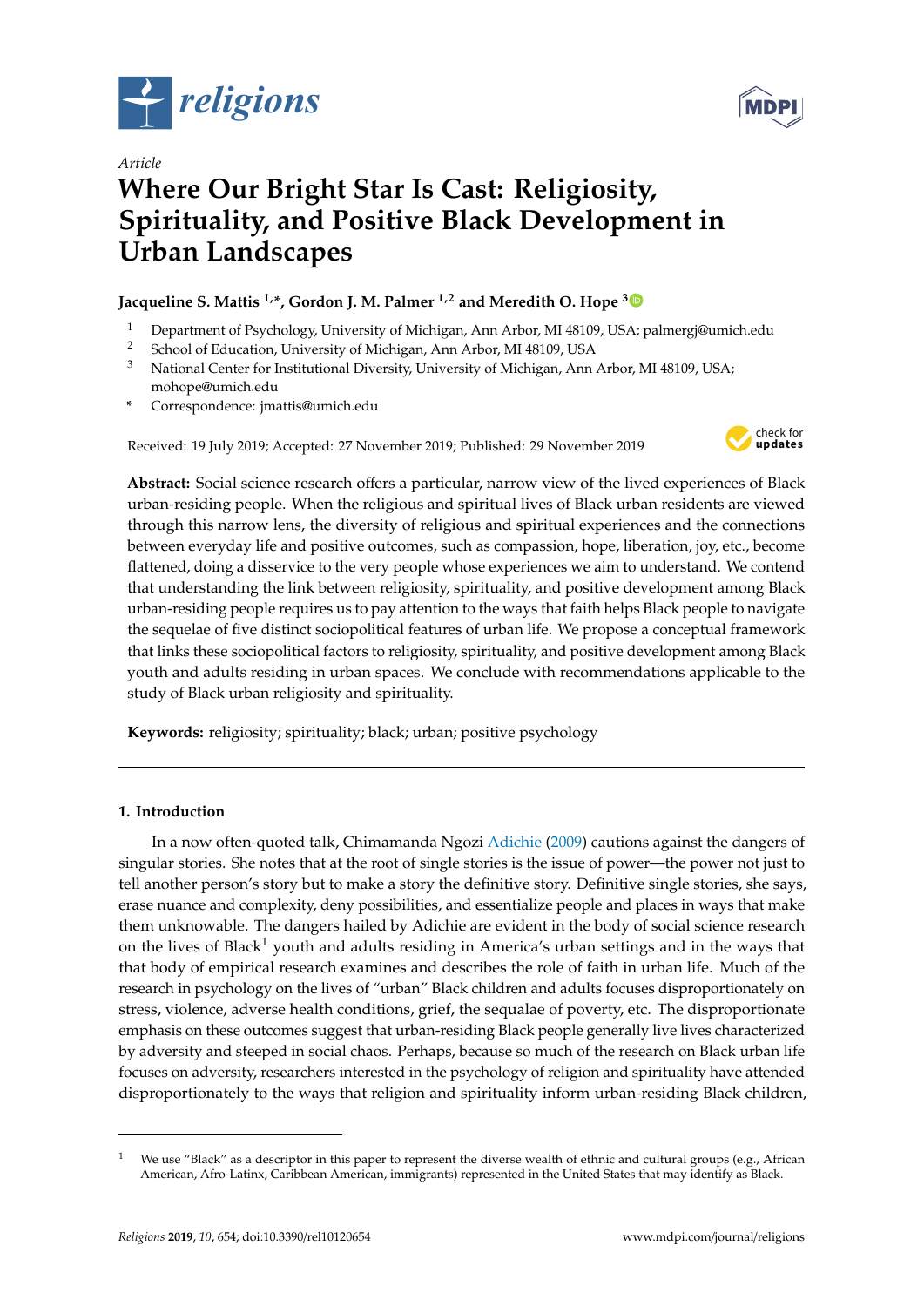youth, and adults' ability to cope with life's adversities and to develop such positive outcomes as hope, forgiveness, and perseverance.

Certainly, a substantial body of quantitative and qualitative empirical work exists that carefully and persuasively documents the power of faith in the lives of Black people [\(Brown and Brown](#page-18-1) [2003;](#page-18-1) [Cone](#page-18-2) [2010;](#page-18-2) [Harding](#page-19-0) [1997;](#page-19-0) [Hope et al.](#page-20-0) [2019a;](#page-20-0) [Hope et al.](#page-20-1) [2019b;](#page-20-1) [Lincoln and Mamiya](#page-20-2) [1990;](#page-20-2) [Miller](#page-21-0) [2005;](#page-21-0) [Taylor and Chatters](#page-22-0) [2010\)](#page-22-0). However, Black urban life, generally, and Black urban faith life, in particular, are more expansive and more nuanced than even this carefully hewn body of empirical research reveals. In this paper, we seek to broaden the discourse in psychology by exploring how critical attention to urban sociopolitical, spatial, and structural arrangements might expand the ways that we understand and study the role of Black religiosity and spirituality in the life-course development of Black people living in the United States.

We organize this work around three broad questions: What does "urban" mean? What does "urban religiosity/spirituality" mean? How might we study the roles of religiosity and spirituality in facilitating positive developmental outcomes of urban-residing Black children, youth, and adults? We address each of these questions in turn. Our responses to these questions culminate in a socio-ecologically grounded, transactional conceptual framework that we offer as a general guide for future qualitative and quantitative empirical work on the link between religiosity–spirituality and positive development in urban contexts. We believe that our conceptual framework can be adapted to examine the role of religiosity and spirituality in the development of any social identity group that resides in urban settings. However, given our team's empirical interest in the spiritual and religious lives of Black adults, youth, and children, in this paper, we apply this framework to Black individuals and communities. We endeavor to demonstrate how our framework opens up possibilities for more nuanced scholarship on the roles of religiosity and spirituality in the positive development of Black children, youth, and adults who reside in urban contexts. We end with a series of points that must be considered if we are to optimize the utility of our proposed framework—particularly in future research on Black urban-residing individuals.

## **2. What Does "Urban" Mean?**

The United States (U.S.) Office of Budget and Management and, by extension, the U.S. Census Bureau, uses the term "urban area" to refer to both "urban clusters", which consist of "densely settled census tracts and blocks and adjacent densely settled territory that together contain at least 2500 people", and "urbanized areas", which consist of "densely settled census tracts and blocks and adjacent densely settled territory that together contain at least 50,000 people" [\(Bureau of the Census, Department of Commerce](#page-18-3) [2011,](#page-18-3) p. 37252). In addition to size and density, scholars interested in the study of urban areas also characterize urban areas in the U.S. by the diversity of their populations [\(Fincher and Jacobs](#page-19-1) [1998;](#page-19-1) [Pew Research Center](#page-22-1) [2018b\)](#page-22-1).

Although formal definitions of "urban" center focus largely on spatial and population statistics, in the field of psychology, scholarship on "urban" life has tended to follow one of three streams—each of which reveals implicit meanings of urban. In the first stream, scholars have tended to define urban in terms of population characteristics (e.g., population size, density, heterogeneity) and have explored correlations between these characteristics and key outcomes (e.g., epidemiology of crime, health outcomes, substance use, helpfulness). The findings of these correlational studies have been used to make important claims about the benefits and perils of large, densely packed cities and about the consequences of urban diversity [\(Levine et al.](#page-20-3) [2008;](#page-20-3) [Mouratidis](#page-21-1) [2018\)](#page-21-1).

In the second approach, scholars have conceived of "urban" in largely spatial/geographic terms and have examined the complexities of urban life by centering their work in specific microsettings (e.g., schools, neighborhoods) located in contexts classified as urban. In this approach, the conditions of a single microsetting (e.g., a neighborhood) and the experiences of residents of these settings often stand as representative of the conditions of the urban setting and of urban dwellers as a whole. There often is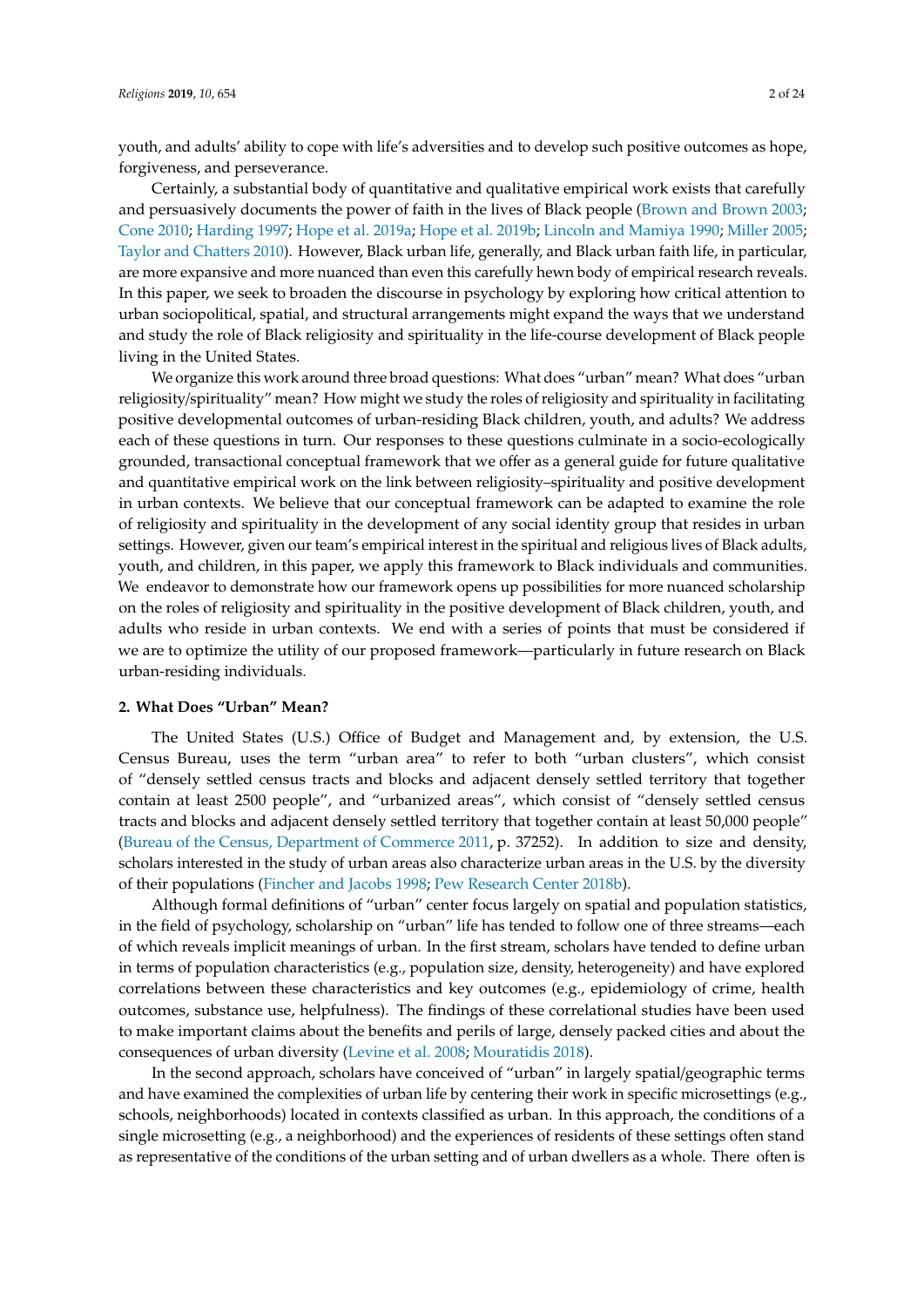no explicit exploration in these studies of the ways that the microsetting(s) (e.g., the focal neighborhood) are situated within the larger urban milieu.

In the third approach to the study of urban life, scholars tend to locate the "urban" in people, often in people living in disordered conditions. In this approach, scholars focus empirical attention on specific outcomes (e.g., substance use, violence) among particular demographic subgroups (e.g., poor youth, Black youth) with such ubiquity that we come to equate studying "urban" life with studying the lived experiences of people who are Black/brown, working class, poor, and who are persistently "at-risk" or antisocially engaged [\(Clark](#page-18-4) [2003\)](#page-18-4).

When we examine research across these three streams of scholarship, it becomes clear that "urban" is not solely anchored in geographic or population statistics. The persistent pairing of the word "urban" with social problems and notions of decay and the ubiquity with which these issues are studied among urban-residing Black (and brown) people, highlight the reality that in social science research and in popular parlance, "urban"—and its correlate "inner city"—often operate as racialized and classed tropes for Blackness, ethnic minority status, marginality, poverty, and social disorder. Because these tropes are so central in the prevailing stories of what it means to be Black in the United States, people tend to read "urban" as synonymous with "Black".

[Clark](#page-18-4) [\(2003\)](#page-18-4) argues that we must push back against narrow and problematic definitions and representations of urban that equate this term with Blackness, structural and moral decay, risk, and social problems. The call to resist these narrow representations of urban spaces and urban-residing people is a call to intentionally oppose 'strategic essentialism,' "a political practice whereby an individual or group foregrounds one or more aspects of identity as significant in a particular situation" [\(Collins and Bilge](#page-18-5) [2016,](#page-18-5) p. 133). Clark notes that any earnest exploration of urban spaces and the experiences of people who live in these spaces requires that we oppose this kind of reductionist thinking and that we pay critical attention to race, ethnicity, gender, class, culture, and other social identities and social locations and to the ways that these identities and social locations are linked to history, power, meaning, knowledge, and well-being for the broad spectrum of groups who live in urban settings. To acknowledge that urban settings are raced is to acknowledge that race, ethnicity, and culture (e.g., Whiteness, Blackness, Latinx-ness, Asian-ness) have meanings and that those meanings are historically situated, contextual, complex, and fluid, and they have implications (some positive and some negative) for the ways that urban residents of all ethnoracial and cultural backgrounds live and develop. To acknowledge that urban centers are "classed" means that money, wealth, resources, and real and perceived socioeconomic statuses have implications for people's lives and well-being in urban settings. To acknowledge that urban spaces are gendered, is to recognize that sex and gender, and the public and private performance of these identities, matter in urban settings.

In this paper, we build on spatial and population-based definitions of "urban", as well as on Clark's cautions, by conceptualizing "urban" spaces as densely populated, dynamic human settlements, whose spatial design, systems of organization, economies, culture, and practices of governance are rooted in ideologies and enactments of power that are raced, classed, and gendered in ways that have profound implications for the development of urban residents. Certainly, raced, classed, and gendered enactments of power exist in other spatial geographies (e.g., rural and suburban areas). However, we are concerned here with how these enactments create stresses, disadvantages, and privileges, as well as opportunities for people in urban contexts, and the ways that people and institutions located in these contexts make meaning of, respond to, and change urban contexts. Consistent with [Freire](#page-19-2) [\(1970\)](#page-19-2) analysis, we acknowledge that power imbalances are used by governments, institutions, groups, and individuals to alienate, privilege, dehumanize, and oppress some individuals and social identity groups. We are interested in the ways that such imbalances engender violence in and undermine the humanity of those who benefit from the distress and oppression of others [\(Freire](#page-19-2) [1970\)](#page-19-2). However, because our principal focus is on theorizing positive developmental outcomes among urban dwellers, we are concerned with urban-residing peoples' efforts to develop what Friere called liberation, "the action and reflection of men and women upon their world in order to transform it" (p. 79). We are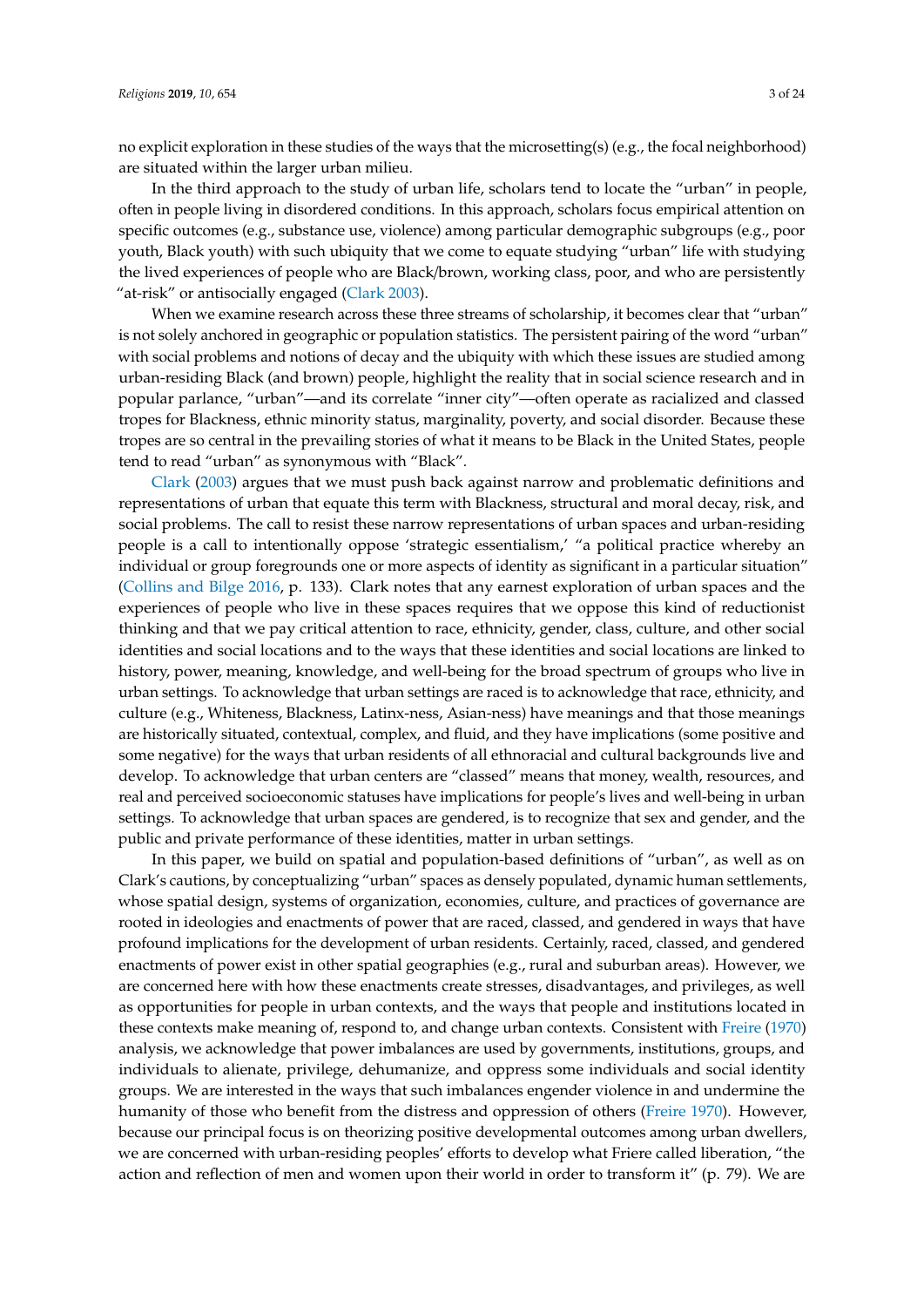especially concerned with the role of religion and spirituality and the role of religious and faith-based institutions in urban residents' everyday efforts to reflect on and challenge oppression and their efforts to develop positively (e.g., to live humanely, optimistically, compassionately, altruistically, justly).

#### **3. What Does Urban Religiosity**/**Spirituality Mean?**

The overwhelming majority of Black Americans self-identify as religious and spiritual. While we do not have national data on religious involvement and the religious lives of Black people in urban America in particular, the [Pew Research Center](#page-21-2) [\(2014\)](#page-21-2) "Religious Landscapes Study" reports that approximately 83% of Black people in America (i.e., monoracial and multiracial people living in the U.S. who self-define as Black) say that they "believe in God with absolute certainty" [\(Pew Research Center](#page-21-3) [2015\)](#page-21-3). Similarly, data from the National Survey on American Life (NSAL), a nationally representative study of African American and Black Caribbeans, indicate that 81.2% of Black American adults report attending religious services at least a few times a year, 37.9% attend services at least once per week, 82.8% pray every day, and 83.7% believe that it is very important that parents take their children to religious services [\(Chatters et al.](#page-18-6) [2008;](#page-18-6) [Taylor et al.](#page-22-2) [2004\)](#page-22-2). Only 10.5% of Black Americans report that they do not have a current denomination, only 8.57% say that they have not attended religious services since the age of 18 [\(Taylor et al.](#page-22-3) [2014\)](#page-22-3), and only 1% identify as atheist or agnostic [\(Pew Research Center](#page-21-4) [2008\)](#page-21-4).

Qualitative findings suggest that African American adults conceive of and experience spirituality and religiosity as distinct but overlapping phenomena. In particular, Black American adults define spirituality as "an individual's belief in the sacred and transcendent nature of life, and the manifestation of these beliefs in a sense of connectedness with others" (p. 310), whereas, religiosity refers to "the degree to which individuals adhere to the prescribed beliefs and practices of an organized religion" (see also [Mattis](#page-21-5) [2002,](#page-21-5) p. 310; [Newlin et al.](#page-21-6) [2002\)](#page-21-6). However, there is overlap between spirituality and religiosity. Indeed, 81.2% of Black Americans adults self-identify as both spiritual and religious [\(Chatters et al.](#page-18-6) [2008\)](#page-18-6), and quantitative and qualitative findings indicate that religiosity and spirituality are associated with the same functions including meaning-making, guidance, purpose, a sense of peace, and with the capacity to cope [\(Mattis](#page-21-7) [2000;](#page-21-7) [Newlin et al.](#page-21-6) [2002\)](#page-21-6).

The definitions that Black adults assign to spirituality and religiosity are important, but they highlight the need for definitions of "urban spirituality and religiosity", generally, and "Black urban spirituality and religiosity", in particular. In keeping with prevailing approaches to the study of urban life, urban theologians have often privileged population characteristics as defining aspects of urban spirituality and religiosity. For example, [Kenel](#page-20-4) [\(1987\)](#page-20-4) notes the following:

. . . (a) the urban dweller must deal with a great number and variety of people; (b) population density makes the notion of personal space a significant one; and (c) the number and variety of people may place great demands on a person as well as enable one to find people of like mind. In dealing with these factors, the Christian must bring Gospel values into dialogue with them. It is in such application that an urban spirituality has its roots. Thus, one can speak of an urban spirituality not in the sense that urban dwellers are essentially different from other human beings, but in the sense that urban life calls for sensitivity to particular aspects of the Gospels. (p. 304)

Kenel cogently argues that what marks urban religiosity and spirituality as distinct—i.e., as "urban"—is the set of ecological conditions, questions, and needs to which spirituality and the tenets of faith must be applied. The focus on the Gospels in Kenel's framing reveals the Christian slant of much of urban theology—a slant that is consistent with the religious and spiritual history of Black Americans. Indeed, the majority (79%) of Black Americans who identify as religious identify as Christian [\(Pew Research Center](#page-21-3) [2015\)](#page-21-3). Sans the reference to the Gospels, Kenel's conceptualization of urban spirituality is relevant across lines of religious and spiritual identity.

We agree with Kenel that the size, density, and diversity of urban settings create conditions that impact people's experience of God, faith, and the sacred. However, scholarship in Black urban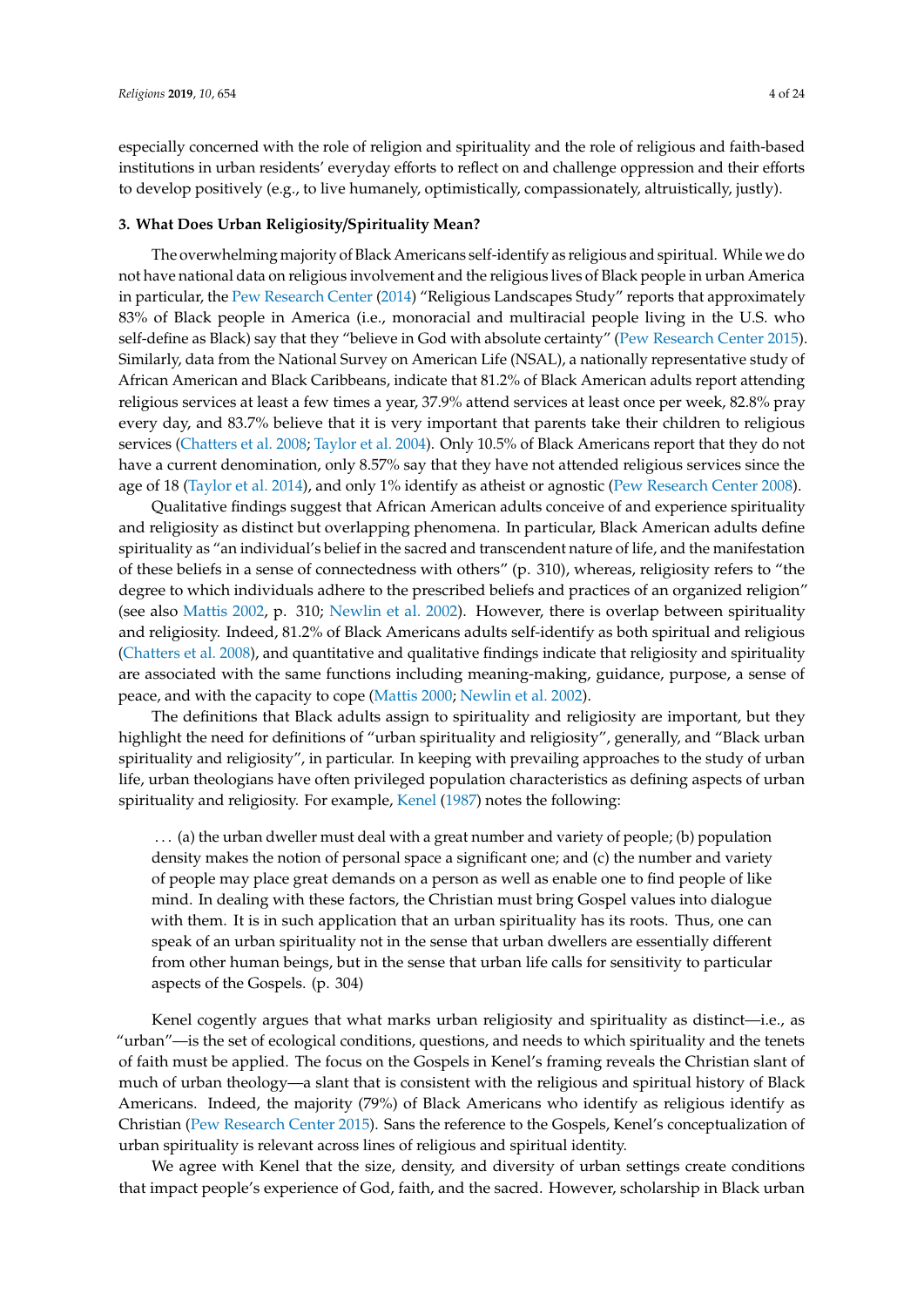theology offers more focused thinking about the ecological and contextual conditions that define Black urban religiosity and spirituality. Black theologies, generally, and Black urban theologies, in particular, attend to the intersecting realities of racism, classism, and (in the case of Black feminist and womanist theology) sexism in the lives of Black people (see [Crenshaw](#page-18-7) [1991;](#page-18-7) [Gilkes](#page-19-3) [2001;](#page-19-3) [Isiorho](#page-20-5) [2008;](#page-20-5) [Junior](#page-20-6) [2015;](#page-20-6) [Stewart](#page-22-4) [1995\)](#page-22-4) and to the ways that these "isms" create a complex matrix of injustices that mark Black bodies and urban communities as spaces of contestation, surveillance, and control. Black children and adults are challenged to develop religious and spiritual beliefs and practices that help them to navigate the everyday joys, beauties, and challenges of life (e.g., finding love, managing loneliness, identifying purpose), as well as the complexities of injustice and oppression [\(Martin and McAdoo](#page-21-8) [2006;](#page-21-8) [Martin](#page-20-7) [2011\)](#page-20-7). Black children and adults must also find ways to integrate religiosity and spirituality into their lives in ways that allow them to achieve the outcomes (e.g., forgivingness, joyfulness, gratitude, hope, purpose) that are aligned with what it means to develop positively. At present, psychologists interested in studying the religiosity/spirituality–positive development link among people in urban settings do not have a coherent conceptual framework to guide their qualitative or quantitative empirical work. We endeavor to fill this conceptual gap.

#### **4. Our Framework**

Drawing from scholarship in psychology, urban studies, and theology, we offer the socioecological, transactional framework for the study of religiosity and spirituality (SET-RS Urban) as a model for future quantitative and qualitative research on the links between religiosity/spirituality and positive development in urban settings. As is the case with all transactional, ecological frameworks, the SET-RS model views positive developmental outcomes as the result of dynamic interactions between people and contexts as they occur over time (see Sameroff [and Mackenzie](#page-22-5) [2003](#page-22-5) for a discussion of transactional frameworks of development). SET-RS highlights the multidirectional and layered nature of development. The bidirectional arrows highlight the reality that urban structures, religious institutions, families, communities, and individuals mutually influence each other. Time is not explicitly modeled in the visual representation of SET-RS. However, as a model of development, time and change are "baked in" to SET-RS. In sum, structural arrangements, families, social networks, individuals and religious/spiritual institutions, and communities are expected to change over time, and we expect these changes to impact development. As such, SET-RS can be viewed within the context of theories of change and can be used to model development cross-sectionally as well as longitudinally.

SET-RS Urban (see Figure [1\)](#page-5-0) recognizes that, in addition to being large, densely packed, and demographically diverse spaces, urban contexts, in general, are also defined by five sociopolitical features: (1) inequality (e.g., uneven distribution of wealth, uneven access to resources and power), (2) mobility and dynamism (e.g., daily movement by foot, car, or public transportation; residential transitions), (3) the use of coercive power (e.g., fines, taxes, surveillance), (4) contextually specific norms of engagement (e.g., unspoken rules about eye contact, beliefs about who has the right to occupy certain spaces), and (5) social identity-based representational regimes (e.g., historically situated ethnoracial, class, and gender stereotypes) that influence peoples' quality of life, how they are treated, the opportunities they will have, and their life outcomes. These five sociopolitical conditions are conditions of urban settings generally [\(Davies](#page-19-4) [2014;](#page-19-4) [Isiorho](#page-20-5) [2008\)](#page-20-5). Further, these five conditions operate together and influence each other. For example, stereotypes about particular social identity groups as dangerous (social identity-based representational regimes) can trigger the use of surveillance and harassment (coercive power) against these groups and can prompt residents and vital institutions to move out of a community (mobility/dynamism), thereby changing the demographic composition of a community over time (sociostructural change).

SET-RS attends to the ways that these five sociopolitical features of urban life cascade through urban settings in ways that shape urban structural arrangements, including the design of urban settings; the location, quality, functioning of, and access to structural resources/assets (e.g., parks, reliable public transportation) and risks (e.g., abandoned buildings); environmental risks (e.g., noise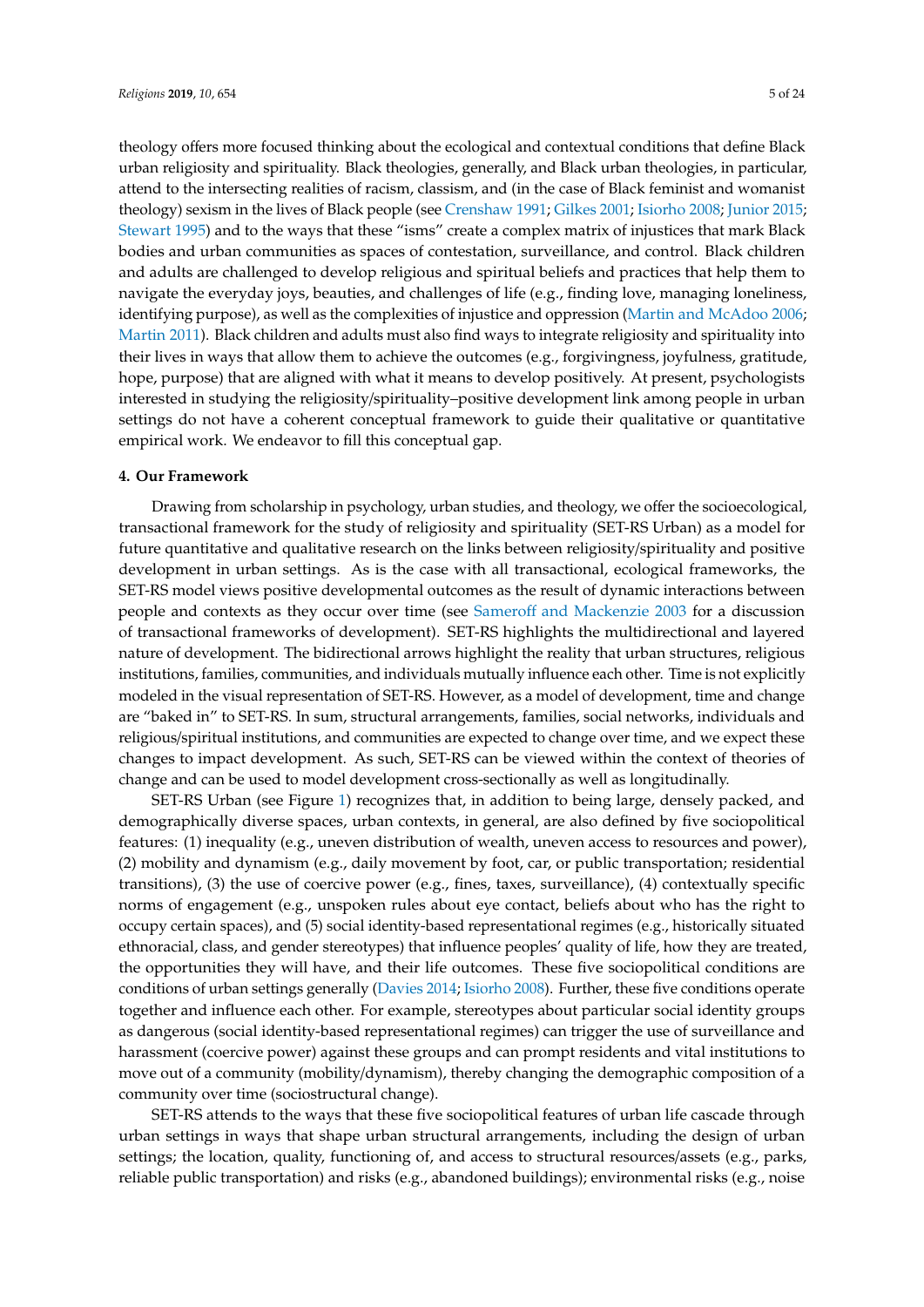and light pollution) and assets (e.g., access to potable water); media risks and assets (e.g., affordable internet access, positive and negative media content); sociostructural risks (e.g., laws, policies, school zones that reproduce disadvantage) and resources (e.g., laws, policies, school zones that support well-being); social organizational risks (e.g., concentrated poverty/disadvantage) and resources (e.g., communities high on material and social capital); and institutional risks (e.g., liquor stores, predatory lending services) and resources (e.g., high quality schools, farmers markets).

<span id="page-5-0"></span>

**Figure 1.** Socioecological, transactional model of religiosity, spirituality, and positive development in  $\frac{1}{2}$ urban contexts (SET- RS Urban). urban contexts (SET- RS Urban).

composition, concentration of wealth and poverty, levels of segregation). They also differ with respect to their social structures (e.g., governance structures, laws, policies); in the ways that policies, laws, etc. are applied; and in who can access structures of governance. Further, urban settings differ in the types, quality, and accessibility of institutions and organizations that they contain [\(Small and McDermott](#page-22-6) [2006\)](#page-22-6). Some urban settings are sites where policies and practices of governance honor the dignity and humanity of residents. In other urban settings, people are oversurveilled, treated with indignity, and disproportionately exposed to policies, practices, and conditions that compromise their health and well-being [\(Davies](#page-19-4) [2014;](#page-19-4) [Estrada and Hondagneu-Sotelo](#page-19-5) [2010\)](#page-19-5). Some communities have a high density of risks. Others have a relative abundance of assets. Urban settings vary with respect to their social organization (e.g., size, density, ethnoracial

SET-RS has two intersecting aims. First, the model examines the ways that urban sociopolitical and structural realities work together to create particular experiences, risks, and assets for (a) families, (b) communities and social networks, (c) religious institutions, and (d) individuals. Second, the model aims to explore how religiosity and spirituality operate within and across the various levels of the  $\frac{1}{2}$  social ecology (e.g., family, individual, peers) to help urban residents to navigate the complexities of  $\frac{1}{\sqrt{1-\frac{1}{\sqrt{1-\frac{1}{\sqrt{1-\frac{1}{\sqrt{1-\frac{1}{\sqrt{1-\frac{1}{\sqrt{1-\frac{1}{\sqrt{1-\frac{1}{\sqrt{1-\frac{1}{\sqrt{1-\frac{1}{\sqrt{1-\frac{1}{\sqrt{1-\frac{1}{\sqrt{1-\frac{1}{\sqrt{1-\frac{1}{\sqrt{1-\frac{1}{\sqrt{1-\frac{1}{\sqrt{1-\frac{1}{\sqrt{1-\frac{1}{\sqrt{1-\frac{1}{\sqrt{1-\frac{1}{\sqrt{1-\frac{1}{\sqrt{1-\frac{1}{\sqrt{1-\frac{1}{\sqrt{1-\frac{1}{\sqrt{1-\frac{1$ family, individual, social network, or religious and spiritual life to which it attends. We expect that researchers will identify elements within each domain that are relevant for understanding particular positive outcomes for the specific communities that are central in their research. However, below, as the meaning of the ecology, we make note of the kinds of characteristics and experiences that researchers might consider including in their studies.  $S_{\rm eff}$  and  $S_{\rm eff}$  the model examines the model examines that urban sociopolitical examines that urban socio-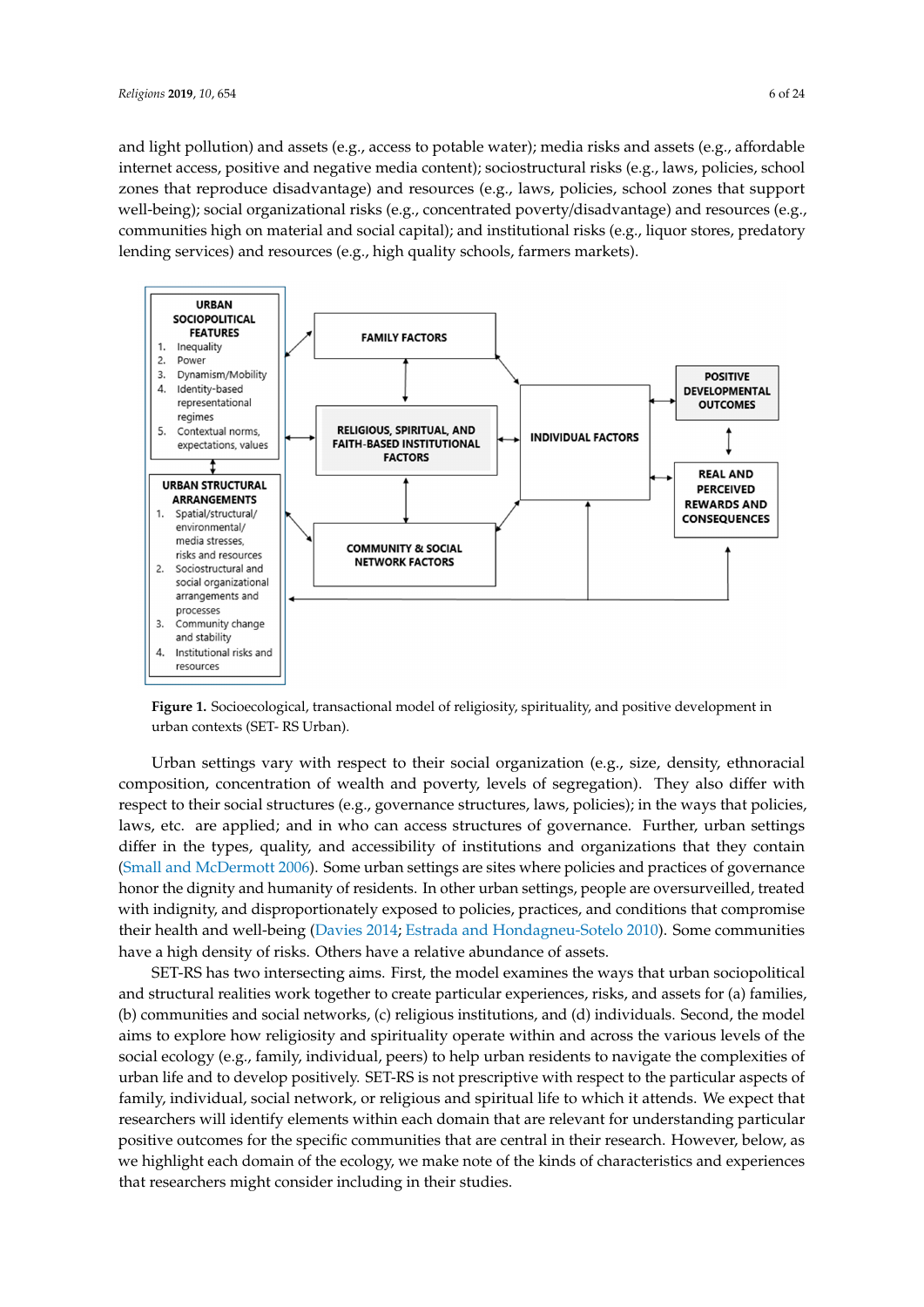At the *family level*, SET-RS calls us to pay attention to the ways that the structures and conditions of urban settings affect families and the ways that families ultimately inform positive individual development. Among the inter- and intragenerational aspects of family life that may be associated with positive developmental outcomes are the following: family social location (e.g., immigrant status, socioeconomic status); family structure (e.g., single parent, multigenerational family); relational practices, processes, and quality (e.g., parental–child communication practices); current and accumulated family stresses, risks, resources, assets, and needs; core family values, beliefs, expectations, and goals (e.g., expectations that children and adults will care for siblings or elders); family histories of trauma; family religious socialization (e.g., family religious service attendance); and the presence in families of moral and spiritual models (i.e., family members who enact or undermine tenets of faith and goodness).

At the *community level*, SET-RS attends to the ways that positive development may be informed by factors such as the size, composition, and proximity of peoples' networks of friends, peers, neighbors, and associates; relational practices, processes, and quality (e.g., perceived closeness and dependability) of these networks; current and accumulated stresses, risks, resources, assets, opportunities, and needs of network members; the values, expectations, goals, and perceived agency of members; the religious and spiritual beliefs and identities of network members; and the influence of moral and spiritual models within the network (e.g., the presence of prosocial and antisocial peers, neighbors, or friends).

Central to the SET-RS model is attention to religious and faith-based institutional factors that inform positive development. These factors may include the size, location, and demographic composition of institutions; institutional history and leadership (e.g., history of community non-engagement, presence of charismatic activist leaders); religious community's resources/assets and social and political capital (e.g., the wealth of the faith community, peoples' level of community trust in a religious institution; the number, type, and effectiveness of outreach programs); religious and spiritual ideologies/beliefs, values, and expectations; practices (e.g., rituals, devotional expectations); relational dynamics with the religious community (e.g., opportunities to question religious/spiritual leaders or believers); and religious social support.

At the *individual level* SET-RS pays particular attention to ways that positive development is informed by factors such as age, individuals' social identities (e.g., race, gender, sexual identity), and social location (e.g., education, income); health status; physical characteristics (e.g., skin color, gender presentation); personality orientation (e.g., neuroticism, impulsivity); current and accumulated stresses, risks, resources, assets, opportunities, and needs; cognitions (e.g., meanings, doubts, values, expectations, goals, perceived agency); emotions (e.g., guilt, gratitude); personal history and experience (e.g., military experience, travel, volunteerism); religiosity/spirituality; and access to moral and spiritual models.

The SET-RS model contends that these sociopolitical, structural, family, religious and faith-based institutional, community/social network, and individual factors dynamically influence each other to produce positive developmental outcomes. Importantly, positive developmental outcomes can take multiple forms: affective, cognitive, behavioral, social, political, etc. Further, outcomes that are developmental will, by definition, change with time and across situations and settings [\(Funder](#page-19-6) [2009\)](#page-19-6).

In keeping with social and emotional learning theories (see [Taylor et al.](#page-22-7) [2017\)](#page-22-7), SET-RS attends to the fact that developmental outcomes are affected by *real or perceived rewards and consequences*. As people act (e.g., speak out against injustice), institutions, individuals, families, and structures of power will respond by rewarding, punishing, or ignoring the developmental expressions. In some instances, rewards and consequences accrue solely to the individual. However, in other instances family, friends, neighbors, and communities may experience rewards or negative consequences directly or vicariously (e.g., an individual's engagement in social justice work may cultivate a sense of pride in family members and have cascading positive effects among peers). The way that positive developmental outcomes are responded to has implications for whether, when, and how these outcomes will be expressed in the future. For example, a Black high school student who is enrolled in an elite school may, as a function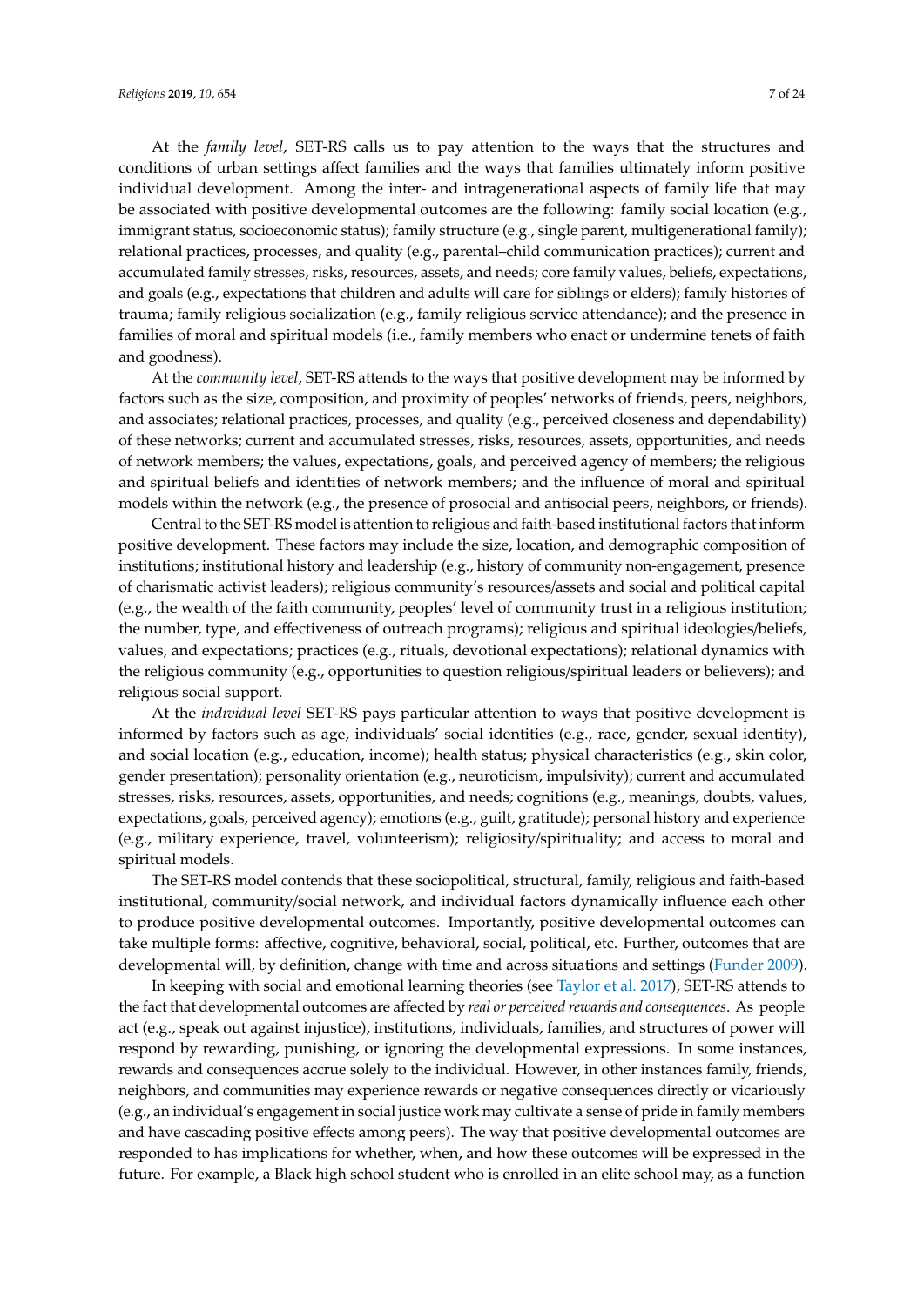of her spiritual values, challenge injustice in that school context. The student's challenges may be met with threats of expulsion from school officials, and she may receive pressure from family to be silent. That student will have to weigh the costs to herself and her family of continued outspokenness. She may experience spiritual doubts and conclude that there is little value in agitating for change. Alternatively, she may choose to hold to her convictions and pride in being a principled person of faith even while she suffers consequences at the hands of others.

#### **5. About SET-RS**

Before we elaborate on the SET-RS framework and its logics, we will pause here to draw attention to four clarifying points about this model. First, SET-RS shares much in common with another ecologically and culturally-grounded transactional model—the phenomenological variant of ecological systems theory (PVEST). As ecologically and culturally grounded transactional models, both SET-RS and PVEST consider the ways that development is informed by spatial contexts, inequality, intersecting social identities (particularly race, ethnicity, class, and gender), relationships, emotions, and biology (e.g., health, physical characteristics) over time (see [Spencer et al.](#page-22-8) [2019](#page-22-8) for a review of PVEST). However, SET-RS is distinct from PVEST in a number of key ways: (a) unlike PVEST, SET-RS is singularly concerned with urban contexts and with the specific features, conditions, and dynamics in urban settings that influence the positive development of urban dwellers; (b) while SET-RS does not ignore the developmental relevance of other institutions and ideological systems, this framework is principally concerned with understanding and modeling the ways that religious and spiritual institutions and religious and spiritual beliefs and practices operate within and across ecologies (e.g., families, peer networks, communities) to inform positive developmental outcomes; and c) while SET-RS attends to the importance of inequality and stress in urban settings and in the lives of urban dwellers, our focus is not limited to theorizing stress and coping. Instead, SET-RS endeavors to be broad enough to account for experiences that are advantageous, joyful, and that may invoke wonder, zest, etc.

Second, SET-RS is a socioecological, transactional model that accounts for religiosity, spirituality, and the reality of stress in the lives of urban-residing Black youth and adults. Certainly, other scholars have offered transactional models that examine religion and spirituality's roles in coping with stress. For example, Gail and colleagues [\(Gail et al.](#page-19-7) [2005\)](#page-19-7) borrow from [Lazarus and Folkman](#page-20-8) [\(1984\)](#page-20-8) by proposing that, in response to stress, people engage in spiritual appraisal where they make attributions about the spiritual causes and consequences of events and determine whether they have the spiritual capacity to cope effectively with the stressors at hand. This appraisal process, they note, occurs in the context of spiritual connections (e.g., to nature and the divine), personal spiritual factors (e.g., personal spiritual beliefs), spiritual meaning-making, and spiritual coping behaviors. Both SET-RS and Gail et al.'s model take a transactional approach. However, there are important differences between the two models. One difference is that SET-RS is not intended to be a model of stress and coping. While SET-RS acknowledges that people do experience and cope with stress, our framework also accounts for the reality that people in urban settings experience events (e.g., falling in love, witnessing acts of creativity), emotions (e.g., joy), and cognitions (e.g., gratitude) that are not inherently stressful or stress-related. Another point of difference is that, unlike models of stress and coping (e.g., Gail et al.'s model) that are largely concerned with intrapsychic processes, such as appraisal, SET-RS also deliberately considers the way that outcomes are informed by the broader social ecology in which people operate. In this way, SET-RS leaves open the possibility that beyond their own faith, people's outcomes may be affected by the religiosity and spirituality of family and peers, as well as by the actions of faith-based institutions to which they may have no direct connection.

Third, SET-RS is a socioecological and transactional model that, in keeping with Bornstein's specificity principle, highlights the point that within and across ecologies, developmental processes will unfold in different ways for different individuals. As [Bornstein](#page-18-8) [\(2017\)](#page-18-8) argues: "the life-span development of specific characteristics in specific individuals is affected by specific experiences in specific ways at specific times—this is the specificity principle. To complement universals,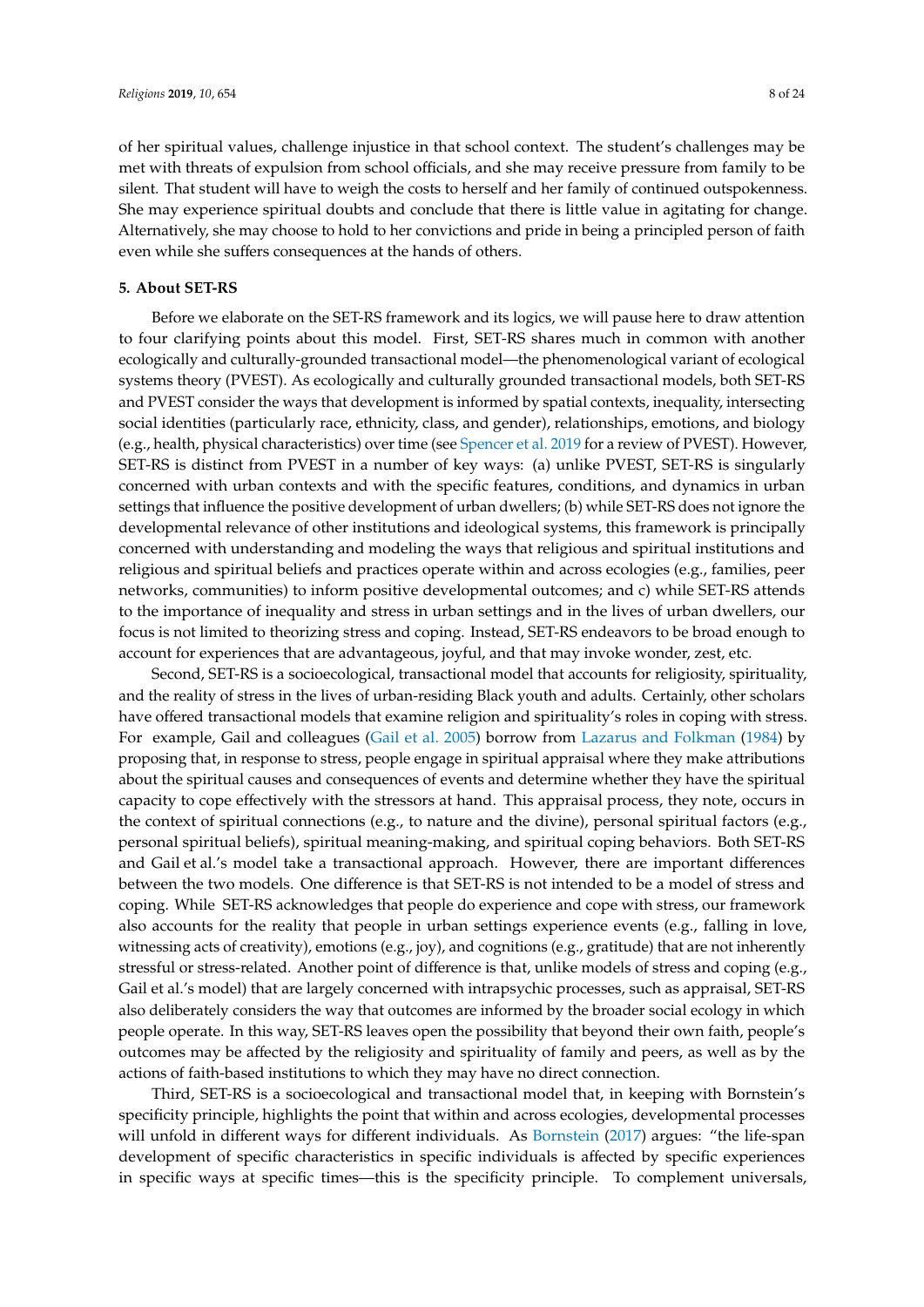understanding often depends on what is studied, in whom, how, and when" (p. 5). Consistent with the specificity principle, we recognize that whether and how religious and spiritual individuals actualize positive outcomes depends on the particular contexts and circumstances in which they find themselves, the person(s) involved, and the outcomes in question. For example, a Black woman who describes herself as only moderately religious/spiritual may be overcome with joyful awe at God's power and grace when she witnesses a profound act of forgiveness or an inexplicable experience of healing. This spiritual experience of awe may inspire this woman to forgive others.

Finally, SET-RS recognizes that developmental outcomes are the result of bi/multidirectional processes that unfold in complex ways over time. The model also accommodates the reality that each domain (e.g., family) contains factors that can motivate, amplify, undermine, or otherwise change the trajectory of development. Further, at different times and under particular circumstances, the same factor may motivate, amplify, undermine, or change developmental outcomes for different people. For example, a person who lives in a community where a decline in affordable housing causes housing instability for economically fragile families (structural inequity) may volunteer for a program to help families (positive developmental outcome). The decision to volunteer may be amplified (moderated) by exposure to messages of compassion from religious institutions and religious leaders (e.g., sermons that assert that we are called by God to help others) and by the influence of family models of spiritual sacrifice (e.g., grandparents or siblings who intentionally live out the tenets of their faith by helping others). However, exposure to those same institutional and family-level factors may undermine volunteerism among people who are experiencing compassion fatigue and among those who believe that messages of compassion from religious institutions and family are misguided (individual-level cognitions).

With these four points in mind, we apply the SET-RS framework in relation to the lives of Black youth and adults. We highlight research that supports its logics. We expound on the ways in which this framework might be used to yield a more nuanced and layered set of stories about the religious, spiritual, psychosocial, and sociopolitical development of Black children, youth, and adults who reside in urban settings. We conclude with questions and recommendations for future work.

## **6. Urban Contexts as a Unique Developmental Niches**

Urban centers are sites of innovation, entrepreneurship, wealth, creativity, knowledge production, opportunity, resistance, intergroup social contact, and intercultural competence [\(Mouratidis](#page-21-1) [2018;](#page-21-1) [Park and Peterson](#page-21-9) [2010;](#page-21-9) [van Leeuwen](#page-23-0) [2010\)](#page-23-0). However, research in social science disproportionately represents urban settings as sites of stress and as generators of risk and negative developmental outcomes. Scholars have argued that, as urban communities grow larger, more densely populated, heterogeneous, unequal, coercive, etc., members of these communities become overwhelmed by the sheer scale of both stimuli (e.g., noise) and human need [\(Davies](#page-19-4) [2014;](#page-19-4) [Milgram](#page-21-10) [1970;](#page-21-10) [Levine et al.](#page-20-3) [2008;](#page-20-3) [Thoits](#page-22-9) [2010\)](#page-22-9). Theorists suggest that the stresses of urban life compromise peoples' physical and mental health and undermine positive development. Scholars theorize that urban dwellers tend to develop values and behaviors that erode empathic concern, promote differed responsibility or nihilism, reduce the likelihood of prosocial engagement, and promote social disorder [\(Levine et al.](#page-20-3) [2008;](#page-20-3) [Milgram](#page-21-10) [1970\)](#page-21-10). The challenges encountered in urban life are, indeed, associated with a host of deleterious effects on the health and psychological well-being of many Black urban-residing individuals and families [\(Jacobson et al.](#page-20-9) [2009\)](#page-20-9). Stressors such as unaffordable, unstable, and overcrowded housing; limited options for safe, affordable, and high-quality childcare; and under-resourced and punitive schools create cycles of stress that can undermine the health and mental health of children, youth, and adults [\(Riina et al.](#page-22-10) [2016\)](#page-22-10). Urban contexts that have a high density of structural risks, including liquor stores, alcohol ads, and abandoned properties [Theall et al.](#page-22-11) [\(2011\)](#page-22-11), hypersurveilled and carceral neighborhoods [\(Alexander](#page-18-9) [2010;](#page-18-9) [Sewell](#page-22-12) [2016\)](#page-22-12), and punitive and under-resourced schools [\(Dumas](#page-19-8) [2014\)](#page-19-8) have particularly strong negative developmental effects (e.g., addiction, violence), particularly among economically vulnerable Black youth and adults.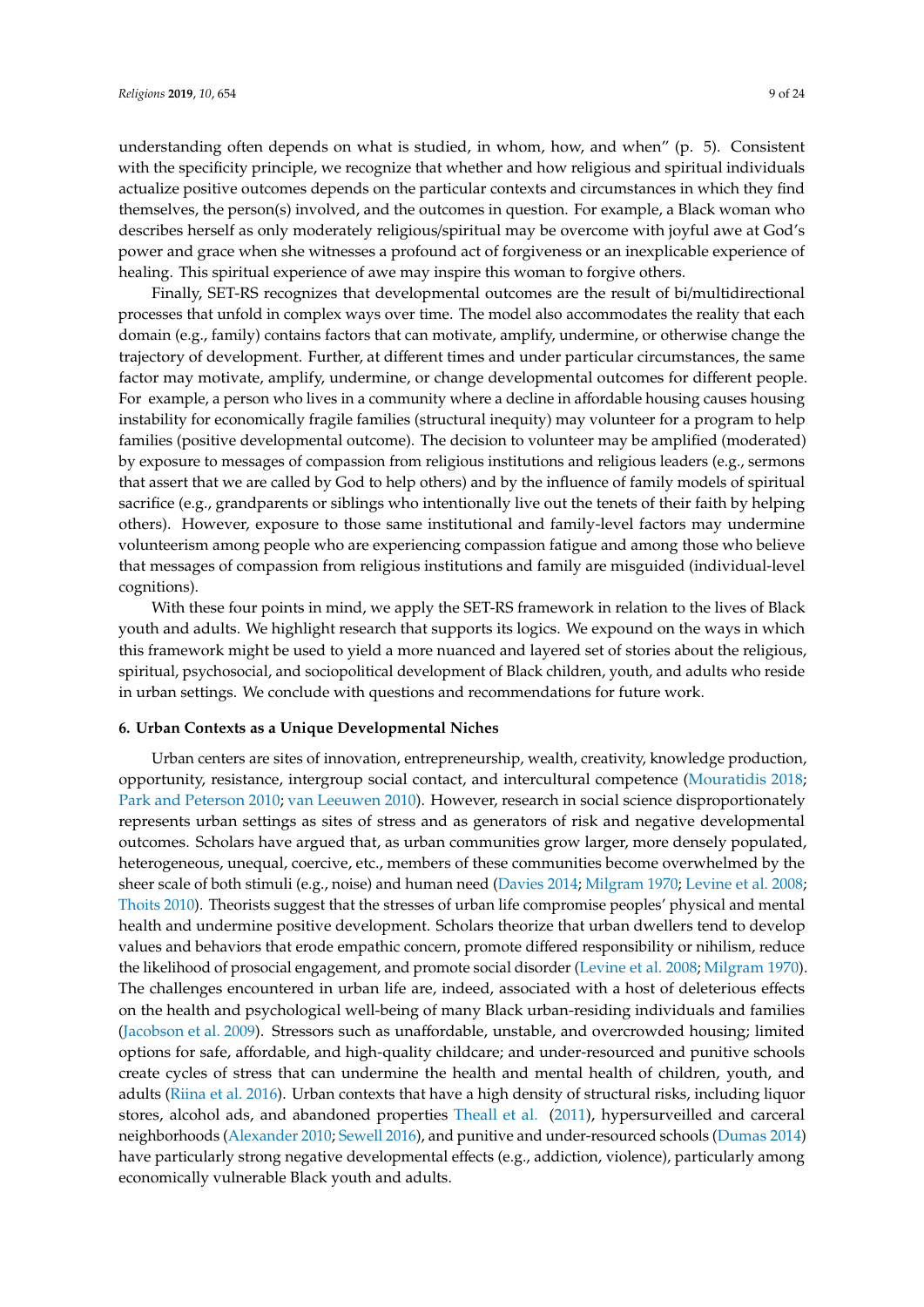While research in psychology attends largely to urban structural failures and negative developmental outcomes among urban-residing Black youth and adults, a small but growing body of scholarship crafts a picture of positive development among urban-residing Black youth and adults. For example, research on Black placemaking in urban contexts points to the roles of collectivist ideologies, traditions of self-help, and commitments to activism in Black peoples' efforts to create and sustain businesses, community schools, creative enterprises, music, art, community uplift programs, digital spaces of knowledge production, sociopolitical development and protest, and spaces of entertainment, pleasure, and celebration in urban contexts [\(Hill](#page-19-9) [2018;](#page-19-9) [Hunter et al.](#page-20-10) [2016\)](#page-20-10). Studies have also begun to highlight outcomes, such as respectfulness, faith, love [\(Morris](#page-21-11) [2012\)](#page-21-11), altruism [\(Mattis et al.](#page-21-12) [2008,](#page-21-12) [2009\)](#page-21-13), and civic engagement [\(Ginwright](#page-19-10) [2010\)](#page-19-10) among Black urban-residing youth and adults and to demonstrate the role of family, schools, afterschool programs, peers, and natural mentors and positive role models in yielding those positive outcomes [\(Guillaume et al.](#page-19-11) [2015;](#page-19-11) [Hurd et al.](#page-20-11) [2009\)](#page-20-11).

Importantly, research consistently demonstrates that religiosity and spirituality play critical roles in buffering against the stresses and negative developmental consequences of life in the city for urban-residing Black youth and adults [\(Butler-Barnes et al.](#page-18-10) [2012;](#page-18-10) [Kim et al.](#page-20-12) [2018;](#page-20-12) [Rowland and Isaac-Savage](#page-22-13) [2014;](#page-22-13) [Sullivan](#page-22-14) [2008\)](#page-22-14). Religiosity and spirituality also support meaning-making, a sense of purpose, effective coping, resilience, and the development of a range of virtues, including humility, compassion, forgiveness, optimism, and prosociality [\(Gooden and McMahon](#page-19-12) [2016;](#page-19-12) [Gutierrez and Mattis](#page-19-13) [2014;](#page-19-13) [Mattis](#page-21-5) [2002;](#page-21-5) [Mattis et al.](#page-21-14) [2000,](#page-21-14) [2003,](#page-21-15) [2017;](#page-21-16) [Utsey et al.](#page-23-1) [2007;](#page-23-1) [Yeh et al.](#page-23-2) [2011\)](#page-23-2). However, the mechanisms and processes by which religiosity and spirituality influence positive development for Black children, youth, and adults who reside in urban settings, in particular, remain understudied. SET-RS provides a guide for filling that gap in knowledge.

## **7. Urban Religiosity**/**Spirituality and Positive Development: Pathways and Mechanisms of Influence**

Research on the interplay between urbanicity, religiosity, spirituality, and positive development among Black youth and adults is limited. However, the scholarship that does exist points to multiple pathways and mechanisms through which religiosity and spirituality may inform positive developmental outcomes. Religious institutions play particularly powerful roles in the positive development of Black urban-residing people.

#### *7.1. Urban Contexts, Religious Institutions, and Positive Development*

Factors such as segregation, residential instability, gentrification, access to high wage jobs, and changes in transportation routes influence the geographic location and demographic composition of religious and faith-based institutions and inform both the needs of communities and the particular programs and outreach activities that urban religious institutions develop [\(Lowe and Shipp](#page-20-13) [2014;](#page-20-13) [McCutcheon](#page-21-17) [2015;](#page-21-17) [Ward and Billingsley](#page-23-3) [1994\)](#page-23-3). Because of their focus on social missions, Black religious institutions have, either independently or with public and private sector support, advocated for changes in laws and policies and invested in building housing, healthcare facilities, schools, and businesses [\(Lowe and Shipp](#page-20-13) [2014;](#page-20-13) [McRoberts](#page-21-18) [2003\)](#page-21-18). These kinds of investments transform the physical and legal landscape of urban settings. They also have far-reaching impacts on the lives and well-being of individuals and families.

Religious institutions also support the positive material, social, moral, educational, physical, and behavioral outcomes of Black community members by providing outreach and in-reach programs and initiatives including social events (e.g., concerts, dances), educational programs, leadership opportunities, health initiatives, financial supports, and family support programs [\(Beyerlein and Chaves](#page-18-11) [2003;](#page-18-11) [Brown and Brown](#page-18-1) [2003;](#page-18-1) [Caldwell et al.](#page-18-12) [1995;](#page-18-12) [Jeynes](#page-20-14) [2002;](#page-20-14) [Johnson and Carter-Edwards](#page-20-15) [2015;](#page-20-15) [Morris](#page-21-19) [1996;](#page-21-19) [McRoberts](#page-21-18) [2003;](#page-21-18) [Rowland and Isaac-Savage](#page-22-13) [2014;](#page-22-13) [Sullivan](#page-22-14) [2008\)](#page-22-14). Further, these institutions support positive development by noticing and building on the talents, intellectual resources, and skills of individuals within the community and by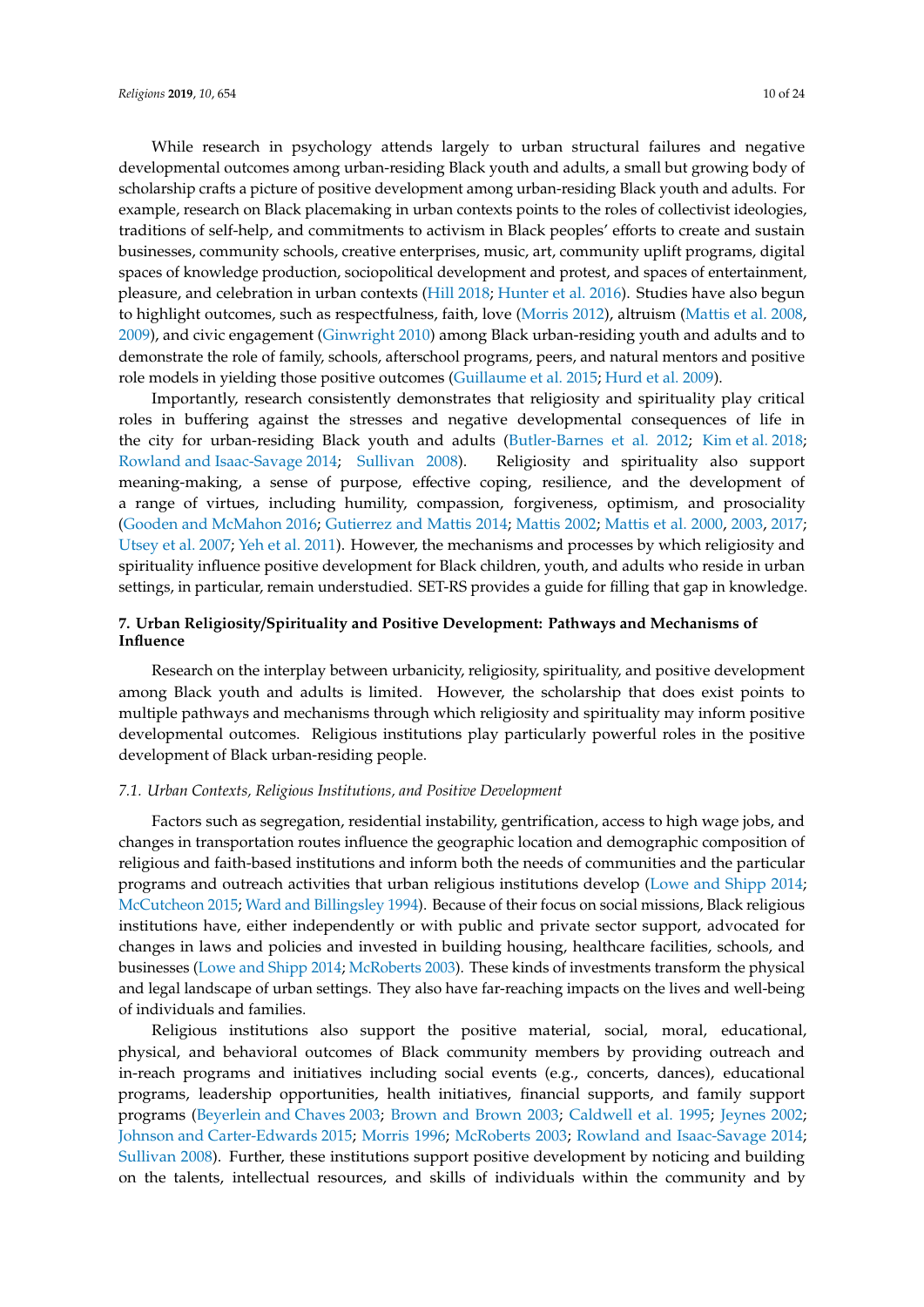cultivating in people a sense of responsibility to use these assets for both personal development and family and community enrichment [\(Gilkes](#page-19-3) [2001;](#page-19-3) [Grayman-Simpson and Mattis](#page-19-14) [2013;](#page-19-14) [Mamiya](#page-20-16) [2006;](#page-20-16) [Reese et al.](#page-22-15) [2007\)](#page-22-15).

Scholars committed to exploring the impact of faith-based institutions on the positive development of urban-residing Black individuals and families should attend to the ways that factors, such as the number, location, longevity, size, investments, demographic profile, outreach programs, and network connections of Black religious and faith-based institutions in an urban community inform positive psychological and prosocial attitudes and civic commitments of urban-residing people over time. Given the dynamism of urban settings, researchers should also explore how changes in structural arrangements in urban settings (e.g., demographic changes and changes in key policies) affect Black urban religious institutions and how these institutional changes inform developmental outcomes among Black youth and adults.

It bears saying here that, although we often study religious institutions and religious communities in terms of the resources and the power that they wield in urban settings, these institutions are not invulnerable. Religious institutions are, for example, subject to the challenges and indignities of racism and xenophobia. The vulnerability of Black spaces and people of faith is evident in the racist defacing and burnings of Black churches and racist shootings of worshippers in Black churches at the hands of white supremacist groups [\(Howell et al.](#page-20-17) [2018\)](#page-20-17). This vulnerability is also evident in the surveillance of mosques and the criminalization of Muslim communities in urban settings [\(Ali](#page-18-13) [2016\)](#page-18-13). Spaces of faith are considered by congregants, at the very least, to serve as havens of physical and spiritual safety from the onslaught of systemic and individual forms of injustice. Hypersurveillance of and racist attacks on Black spaces of worship and on Black faith communities register as part of a long, painful history of racialized violence in America [\(Carter](#page-18-14) [1999;](#page-18-14) [Howell et al.](#page-20-17) [2018\)](#page-20-17). These kinds of events can evoke traumatic memories for Black people whose families have been touched by racial violence in America [\(Carter](#page-18-14) [1999\)](#page-18-14). The violation of Black sacred spaces may also jeopardize Black peoples' access to trusted sources of help, support, and resilience. Injustice, whether levied against institutions or individuals within them, can create spiritual challenges that can affect how individuals develop. Future research must seek to understand how vulnerability and trauma experienced in and by spaces of faith impact the communities in which these institutions are located and inform the long- and short-term positive development of Black people who reside in urban settings.

As we pursue work on the link between urban contexts, faith-based institutions, and positive development, we must be mindful that Black urban dwellers avail themselves of both brick-and-mortar and digital spaces of faith. For some urban dwellers, the demands of work, the inconvenience and costs of travel, or issues of safety may make technology (e.g., live-streamed religious services) a more viable structure through which to meet their spiritual needs [\(Helland](#page-19-15) [2013\)](#page-19-15). Digital spaces of faith may feed the immediate spiritual needs of those who use them and may help to enhance people's sociomoral development (e.g., their reasoning about the merits of love, forgiveness, compassion). However, the extent to which participation in digital faith "communities" translates to positive psychosocial and sociopolitical development is a particularly important area of inquiry. For example, research might explore the extent to which online worship (which is often experienced in isolation from others) is effective in cultivating hope and impacting compassion and commitment to social mission. Similarly, future research should explore how digital literacy and structural access to technology, internet service, mobile devices, etc., or the lack thereof, may influence faith development, as well as novel forms of activism, including digital activism among Black youth and adults.

#### *7.2. Ideology as a Source of Influence on Positive Development*

The ideologies espoused by religious institutions and in religious communities also help to shape positive development. While Black religious communities are ideologically diverse, many Black Christian and Muslim communities tend to read sacred texts through the lenses of civil and human rights, and these readings have provided authoritative grounds on which to challenge and dismantle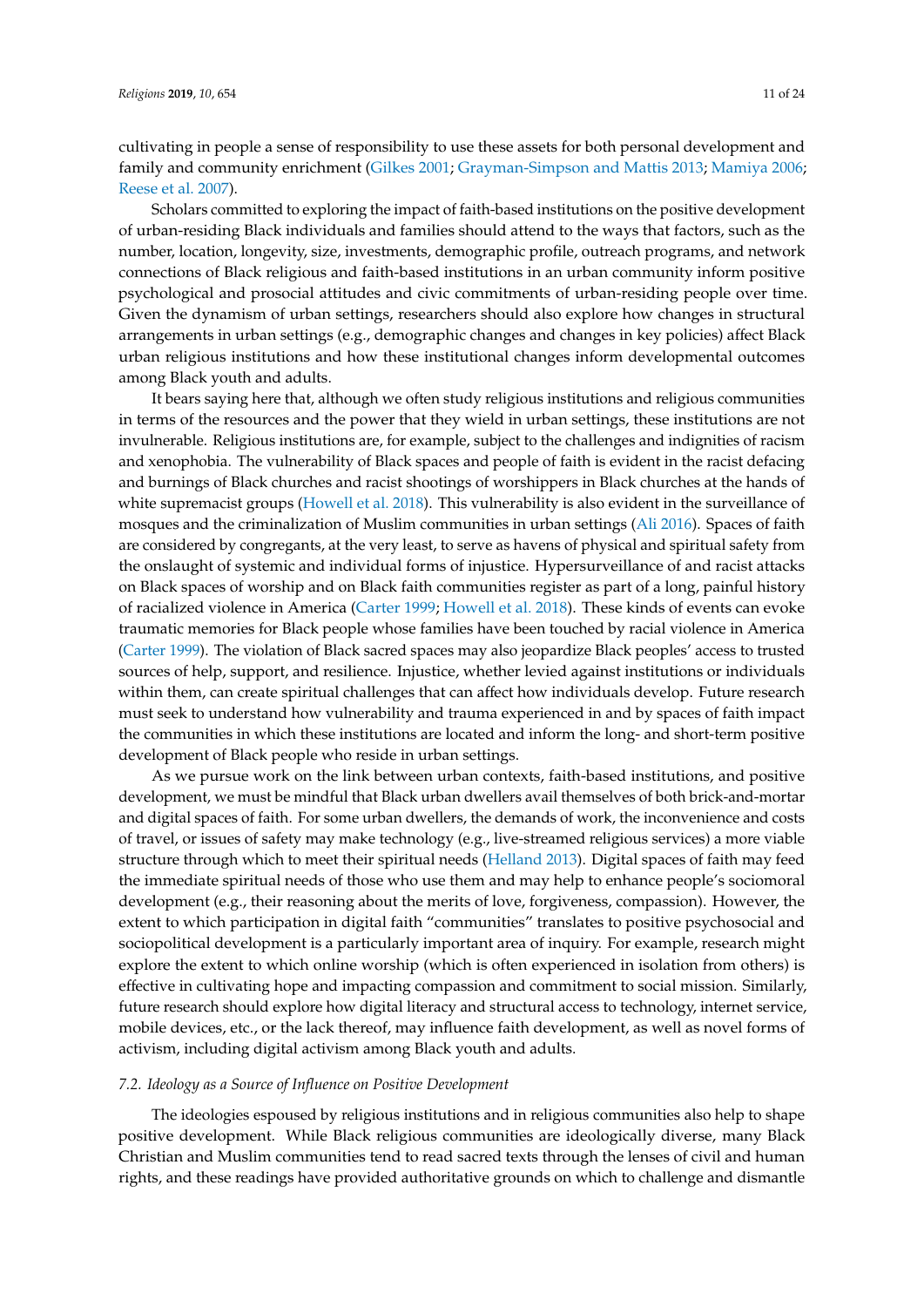master narratives that devalue and oppress Black people. Through justice-centered and humanistic readings of sacred texts, Black theologies inspire such positive emotional and cognitive outcomes as pride, hope, love, compassion, justice, forgiveness, self-empowerment, and self-efficacy and positive self-regard among Black youth and adults [\(Auston](#page-18-15) [2017;](#page-18-15) [Barber](#page-18-16) [2011;](#page-18-16) [Cone](#page-18-2) [2010;](#page-18-2) [Harding](#page-19-0) [1997;](#page-19-0) [Lee](#page-20-18) [2010;](#page-20-18) [Wilmore](#page-23-4) [1998\)](#page-23-4).

In contrast to institutions that emphasize social justice, community uplifting, and altruism, some Black religious institutions privilege themes of personal efficacy, personal prosperity, and self-empowerment [\(Barber](#page-18-16) [2011\)](#page-18-16). Institutions that espouse these theologies and ideologies may promote different—e.g., more individually-focused—developmental outcomes than their more activist counterparts. Evidence suggests that exposure to theologies of individual prosperity comes at the cost of social consciousness and social justice orientation [\(McDaniel](#page-21-20) [2019\)](#page-21-20). These two approaches to Black uplifting are interestingly reminiscent of historical debates between W. E. B. DuBois, who advocated for political action to uplift Black people, and Booker T. Washington, who preached a seemingly more individual self-empowerment approach to Black uplifting [\(Cross and Gates](#page-19-16) [2008\)](#page-19-16). Research should explore how these different ideological approaches impact the developmental trajectories and outcomes of Black children, youth, and adults.

The fact that some institutions work towards messages of personal prosperity over social missions reminds us that, certainly, spiritual and religious institutions do not always espouse beliefs or engage in actions that yield positive outcomes. Some institutions and communities advance ideologies that legitimize exclusion, discrimination, violence, and patriarchal domination of women and girls [\(Kocet et al.](#page-20-19) [2011\)](#page-20-19). Many people who find religious institutions to be misogynistic, sexist, racist, homophobic, or otherwise unsafe and unwelcoming may turn away from religion and spirituality [\(Hutchinson](#page-20-20) [2018\)](#page-20-20). However, others may continue to find solace and strength in religion by disentangling their faith from their involvement in religious institutions, deauthorizing harmful messages, and pursuing an individual relationship with God [\(Pitt](#page-22-16) [2010\)](#page-22-16). For people in this latter group, both the conflict and personal faith can motivate positive development. Psychology would benefit from studies that explore the extent to which ideological conflicts inform positive outcomes (e.g., compassion) among urban dwellers. Scholars may also benefit from exploring the extent to which religiously disengaged people may benefit indirectly from the religiosity and spirituality of religious and spiritual people in their social networks (e.g., friends who leverage the resources of religious and faith-based institutions on their behalf).

Attention to religious institutions and to religious involvement among Black Americans draws our attention to issues of intersectionality. Within Black communities, religious involvement is informed by an array of social identities, including ethnic origin, immigrant status, and sexual identity [\(Pitt](#page-22-16) [2010;](#page-22-16) [Taylor and Chatters](#page-22-0) [2010\)](#page-22-0). Social identities are associated with religious involvement and may be involved in positive development. For example, Black men are more likely than Black women to hold high status and high visibility posts in religious institutions [\(Nguyen et al.](#page-21-21) [2019;](#page-21-21) [Taylor et al.](#page-22-2) [2004\)](#page-22-2), and those positions may afford men who hold such positions heightened opportunities to be visibly prosocially engaged. However, research demonstrates that Black women tend to score higher than their male counterparts on measures of subjective religiosity, non-organizational religious involvement (e.g., consumption of religious music and media), and formal organizational involvement, including religious service attendance [\(Taylor et al.](#page-22-3) [2014;](#page-22-3) [Taylor et al.](#page-22-2) [2004\)](#page-22-2). Further, while religious institutions continue to be sites of patriarchal dominance, in Black churches and mosques, Black women create powerful spaces for exercising agency, and they do much of the labor involved in developing, leading, and carrying out prosocial, community-transforming work within religious institutions [\(Gilkes](#page-19-3) [2001;](#page-19-3) [Prickett](#page-22-17) [2015\)](#page-22-17). In sum, in understanding religion's and religious institutions' roles in pathways to positive development, the influence of social identities matters.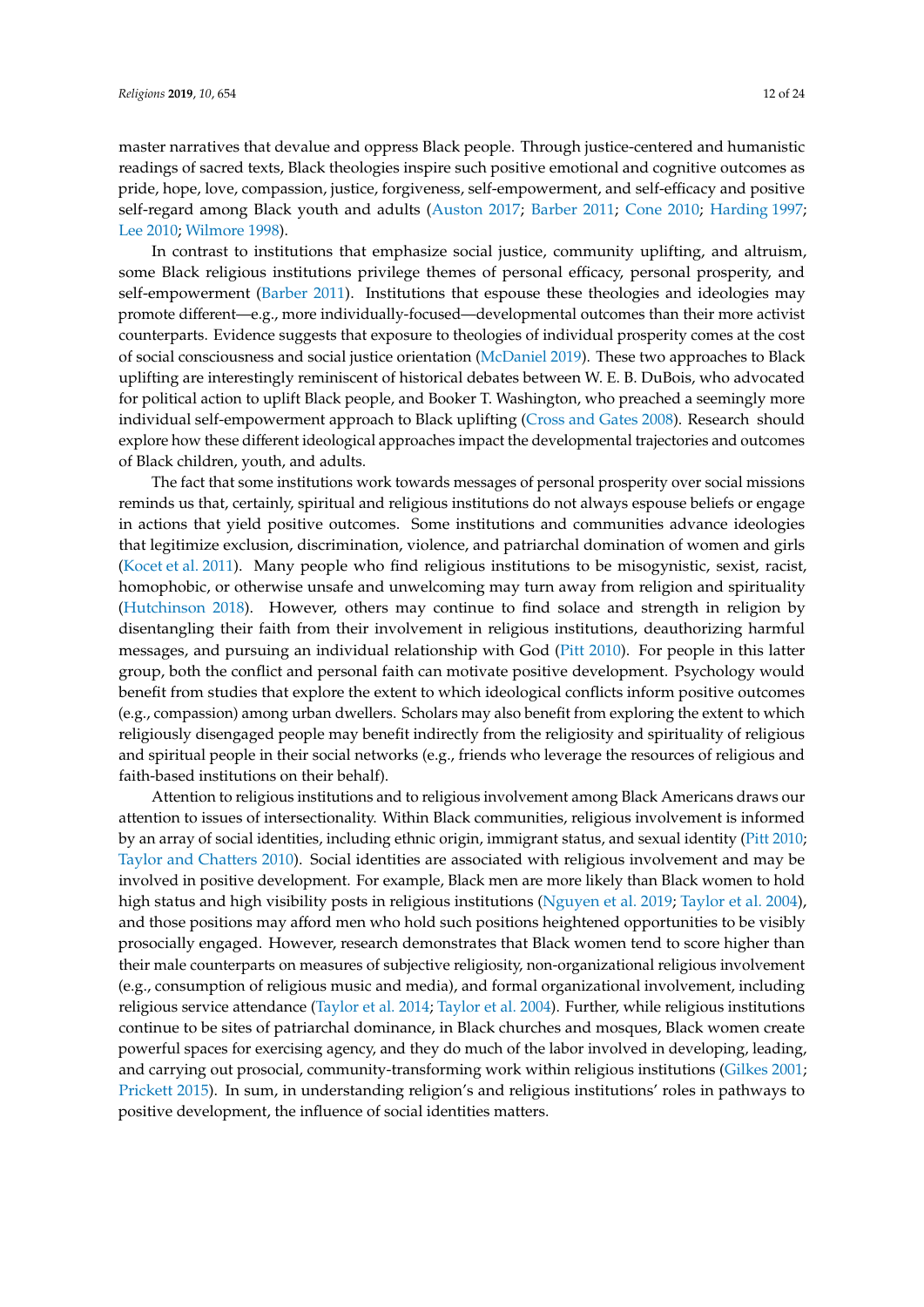Religious institutions and ideologies are important. However, families and social networks are also critical links between urbanicity, religiosity, and positive development. Family is the primary context for the religious socialization of young people. It is the context where children learn religious values and practices (e.g., where children learn to pray) and the place where peoples' commitments to and understanding of faith life are molded. Black youths and adults' religious and spiritual identities, beliefs, and practices are affected by the religious and spiritual values, messages, and experiences that that are communicated to them in their relationships with their parents, grandparents, siblings, friends, peers, and mentors [\(Gutierrez et al.](#page-19-17) [2014\)](#page-19-17). For Black children religious and spiritual engagement can provide protections against the negative effects of stress and can support positive family relationships [\(Wilcox and Wolfinger](#page-23-5) [2008\)](#page-23-5). Religious and spiritual socialization—the everyday process through which

messages and traditions about faith are transmitted within and across generations—positively influences peoples' psychological well-being [\(Butler-Barnes et al.](#page-18-17) [2017\)](#page-18-17), racial identity [\(Butler-Barnes et al.](#page-18-17) [2017;](#page-18-17) [Martin and McAdoo](#page-21-8) [2006\)](#page-21-8), commitment to justice, and caring action [\(Mattis et al.](#page-21-13) [2009\)](#page-21-13). Further, peoples' virtues (e.g., awe, trust) develop as they see evidence of the power of faith in the lives of those close to them [\(Gilkes](#page-19-3) [2001;](#page-19-3) [Mattis et al.](#page-21-12) [2008\)](#page-21-12). The experience of receiving support, care, mentorship, and guidance from members of one's religious community also has positive developmental effects [\(Taylor et al.](#page-22-2) [2004\)](#page-22-2).

Black families turn to religious institutions and religious leaders for concrete help and support in times of need [\(Chatters et al.](#page-18-18) [2011\)](#page-18-18). Families leverage the resources of religious institutions and religious leaders to help them to make meaning of and navigate the stresses, challenges, and joys that they and their families, friends, and neighbors experience [\(Ellison et al.](#page-19-18) [2010\)](#page-19-18). Family members demonstrate care and love for each other by praying for each other [\(Dill](#page-19-19) [2017\)](#page-19-19). Further, the presence in family members and peers who serve as models of faith and models of morality (e.g., parents who care for others and who articulate these actions as manifestations of authentic faith) help individuals to envision, normalize, and enact such positive outcomes as altruism [\(Mattis et al.](#page-21-12) [2008\)](#page-21-12).

Importantly, although Black families often rely on religious institutions to support their efforts to raise healthy and good children, certain urban structural conditions may serve as barriers to youth's involvement with religious institutions. For example, evidence suggests that parental perceptions of the safety of their neighborhoods affect the extent to which they will allow their children to become involved with religious institutions and activities [\(Kegler et al.](#page-20-21) [2005\)](#page-20-21). Future research should seek to identify the range of structural factors (e.g., density of structural risks, community cohesion) and familial factors (e.g., work schedules, children's involvement in extracurricular activities) that might independently and jointly moderate the relation between religious involvement and positive and prosocial development.

#### *7.4. Individual Level Pathways of Influence*

Much of the research on religion and spirituality's roles in positive development suggest that, at the individual level, these outcomes are influenced by cognitions, affect/emotions, and behaviors. At the cognitive level, outcomes are influenced by peoples' religious and spiritual beliefs, including their beliefs in their spiritual efficacy, the religious and spiritual attributions that they make about the causes of positive and negative events, and spiritual struggles with family, friends, and members of religious communities [\(Stauner et al.](#page-22-18) [2016\)](#page-22-18). Urban life can inspire a range of emotions (e.g., joy, fear, anger) and emotional states (e.g., depression) that affect development. Peoples' cognitions and emotions have implications for their ability to develop such positive outcomes as hope/optimism, forgiveness, perseverance, and life satisfaction [\(Bennett](#page-18-19) [2011;](#page-18-19) [Mattis et al.](#page-21-13) [2009,](#page-21-13) [2017;](#page-21-16) [Mattis](#page-21-5) [2002;](#page-21-5) [Rowland and Isaac-Savage](#page-22-13) [2014;](#page-22-13) [Taylor et al.](#page-22-2) [2004;](#page-22-2) [Yeh et al.](#page-23-2) [2011\)](#page-23-2). Cognitions, emotions, and actions intersect to inform development. For example, ethnographic research demonstrates that Black adults in a low-income urban community who were beneficiaries of altruism reported emotions (e.g., awe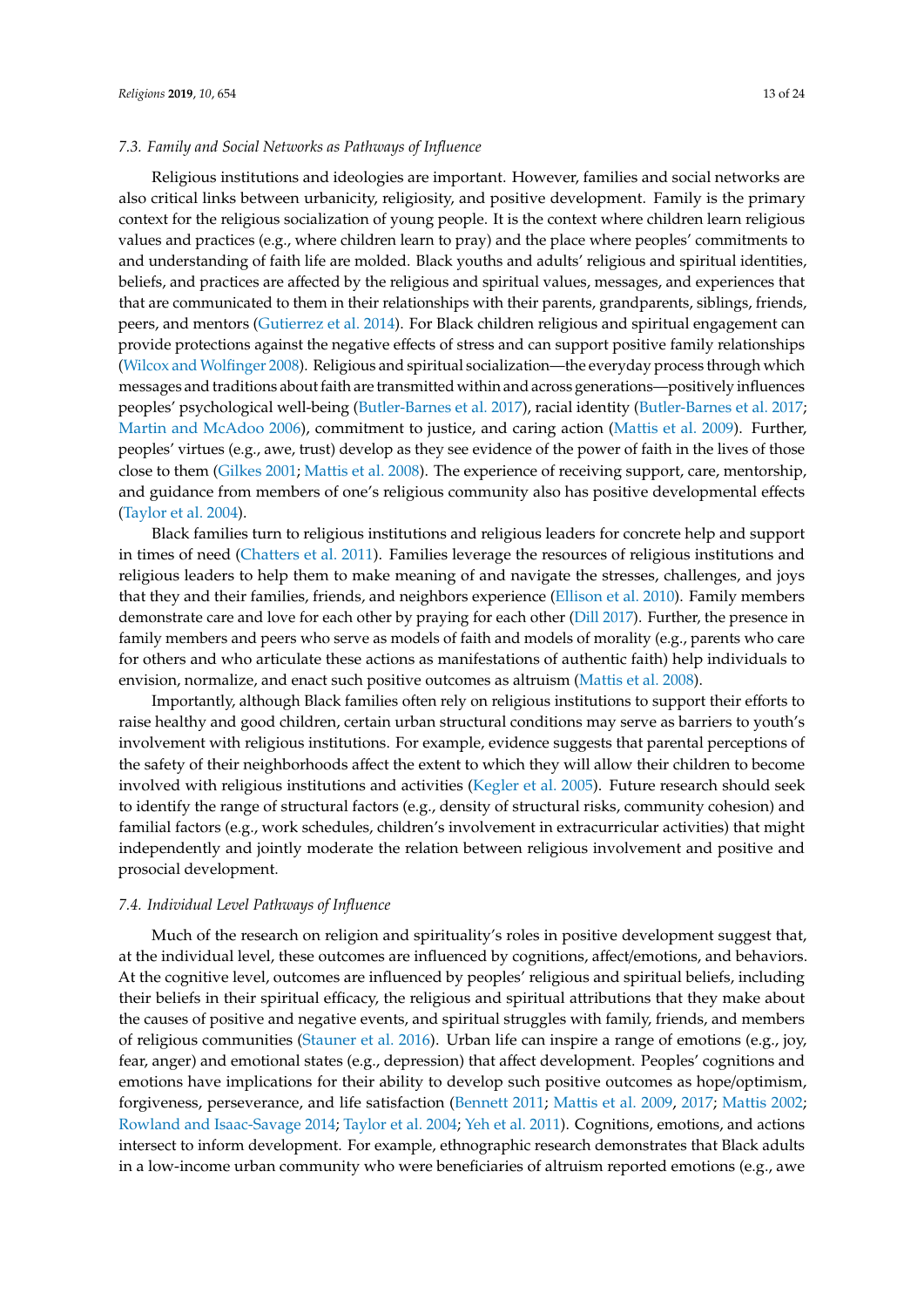and gratitude) as well as beliefs (e.g., the belief that those who receive divine favor must help others), that led them to behave altruistically towards others [\(Mattis et al.](#page-21-12) [2008,](#page-21-12) [2009\)](#page-21-13).

Other individual level factors are beginning to emerge as important for understanding the link between religiosity, spirituality, and positive developmental outcomes among urban-residing Black people. One promising but underexplored individual-level factor in the relation between urban structure, religiosity, and positive development is social position/social role. In particular, there is evidence that Black people may use their social roles as vehicles through which to enact positive aspects of their faith. [Witherspoon and Taylor](#page-23-6) [\(2010\)](#page-23-6), for example, described ways that Black school principals use their roles as school administrators in urban settings as vehicles for enacting divine purpose and justice and for inflecting hope, compassion, forgiveness and dignity in their relationships with students, teachers, and staff who are often devalued in urban school settings [\(Dantley](#page-19-20) [2005;](#page-19-20) [Witherspoon and Taylor](#page-23-6) [2010\)](#page-23-6). Future work should explore the extent to which religiosity and spirituality may inform the ways that Black people in a variety of other social roles (e.g., corporate leaders, investors, mentors) achieve positive outcomes.

Existing work on the relations between urban life, religiosity, spirituality, and positive development raises important questions that must be addressed as we pursue future research. What does it mean to develop positively? How should our understandings of positive development be informed by the particularities of urban life? How do we study positive development in urban landscapes? Who have we included and excluded in our work? How do we account for urban spatial arrangements in our studies of the link between urbanicity, religiosity, spirituality, and positive development? We offer some insights into these questions as we conclude.

## **8. Studying the Roles of Religiosity and Spirituality in Facilitating Positive Developmental Outcomes of Black Children, Youth, and Adults Who Reside in Urban Settings**

## *What Constitutes "Positive Developmental Outcomes" in Urban Landscapes?*

Because SET-RS is ultimately concerned with positive development, we are compelled to think critically about how to understand what is "positive" about positive developmental outcomes. Social scientists are predisposed to define positive developmental outcomes in fairly conventional and conservative ways (e.g., as engagement in compassionate care, altruism, hope, forgiveness, academic persistence, and positive academic performance). Certainly, children, youth, and adults who are kind, cooperative, academically engaged, and conventionally successful can be said to be developing positively. However, there are numerous markers of positive development (e.g., curiosity, innovation, generative thinking, sense of humor, humility, self-sacrifice) that receive little attention in empirical psychology research focus on Black urban communities—particularly in research on marginalized communities. We know little about how religiosity and spirituality may inform these outcomes among Black youth and adults in urban settings.

As we encourage an expanded view of positive development, we note that research on positive psychology lists spirituality as one of the strengths of transcendence [\(Dahlsgaard et al.](#page-19-21) [2005\)](#page-19-21). We suggest caution, however, against uncritically defining religiosity and spirituality as positive developmental outcomes. Religiosity and spirituality do not necessarily lead to positive outcomes. Many of the conditions that negatively impact the lives of urban dwellers are created and sustained by people of faith. People of faith sometimes show callous disregard for the plight of vulnerable individuals and communities; they bully others, they commit hate crimes, and they sometimes privilege personal greed over the welfare of others. Given that urban centers are sites that are deeply affected by factors such as inequality and unjust uses of power, it would be useful to develop a body of scholarship that examines how urban-residing people are affected by these hypocrisies of faith. For example, it would be useful to explore the conditions under which encounters with such hypocrisies undermine faith and goodness and the conditions under which such encounters lead people to reify their own faith and commit to lives of virtue and care.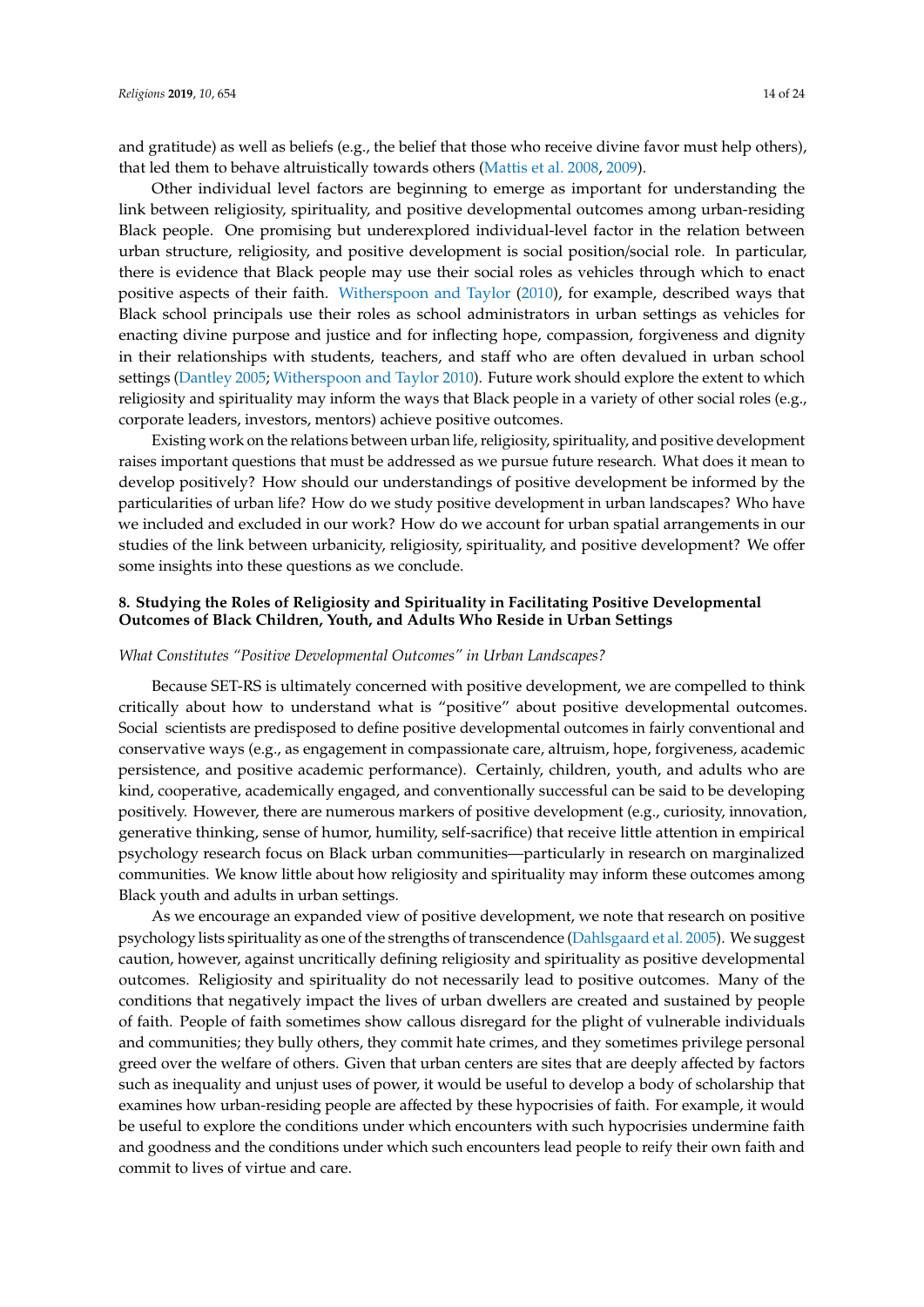Scholars must consider that some outcomes that we traditionally define as positive may be contextually unrealistic, and some positive outcomes may be expressed in unexpected ways. For example, religious/spiritual youth who attend school or live in contexts where adults fail to provide safety for children may be compelled to express positive/prosocial motivations (e.g., compassion, love) in ways that may appear on the surface to be antisocial (e.g., fighting). In some instances, religious and spiritual devotion and agency may show up as anger, outrage, civic rebellion, protest, and oppositionality [\(Auston](#page-18-15) [2017\)](#page-18-15). Similarly, for some people, the primary goal for positive development may be to behave in ways that are aligned with concepts such as "righteousness" and "holiness" rather than with conventional ideas of goodness (e.g., kindness). Scholars (and interventionists) interested in studying positive development in urban contexts must be careful to align judgements of what constitutes positive development with nuances of the context in which studies are being conducted. Social scientists and interventionists must also be careful to discern the obvious as well as nonobvious ways that positive outcomes may manifest for Black urban-residing children, youth, and adults from various backgrounds and to clarify the complex ways that religiosity and spirituality may influence, sustain, and limit these positive outcomes for people as they grow. This will sometimes mean recognizing that, because of urban structural and contextual failings, positive motivations may be expressed in nonpositive ways in some situations and settings and in positive ways in other circumstances and settings.

In this regard, it may be useful to take both an expansive view of positive outcomes and a multi-place (e.g., home, work, school, church) approach [\(Bonnes et al.](#page-18-20) [1990\)](#page-18-20) to the study of positive developmental outcomes with Black children, youth, and adults. This approach will allow us to honor the reality that any given person may engage positively in one urban setting but not in others. A multiplace approach to the study of positive development would also allow researchers to understand how people's readings and experiences of situations and contexts inform the expression of different forms of goodness.

In the work of studying religiosity, spirituality, and positive development among Black urban-residing individuals, it is also important to engage with Black urban communities to obtain their emic conceptualizations of what it means for a person to develop positively and their perspectives on how religions and spirituality inform various manifestations of positive development. It is also important to explore community members' understandings of how contextual factors and intersectional identities (e.g., how being a Black, upper-middle class, cisgender, a Muslim woman living in a predominately Christian urban neighborhood) shape expressions of positive outcomes across settings, situations, and time. An open-minded, emic approach will allow us to better align research, intervention, and policy with the diverse lived experiences of Black children, youth, and adults who live in urban settings.

#### **9. Who Do We Include in Research on Urban Religiosity and Spirituality?**

If we are to create a more nuanced story of the roles of religiosity and spirituality in the lives of Black Americans, then we must ask: Who have we included and who have we forgotten in our research on positive urban development? How do we develop models that allow us to better understand the ways that religiosity and spirituality inform the positive development of the broadest possible cross section of people? Our goal in asking these questions is to remind ourselves that psychology as a field must be more intentionally inclusive as we build bodies of research on Black urban religiosity and positive development. Forgetting can be an unintentional form of misrepresenting. In forgetting, we risk reifying narrow representational regimes about Black people. By understanding who we have been conditioned to forget (and who we are socialized to remember), we will be better equipped to become more inclusive in the ways that we theorize, study, and interpret the intersectional narratives of Black religious life within urban contexts.

In our efforts to be clear about who has been included and who has been forgotten in extant research, we must first account for the heterogeneity in religious expressions of urban-residing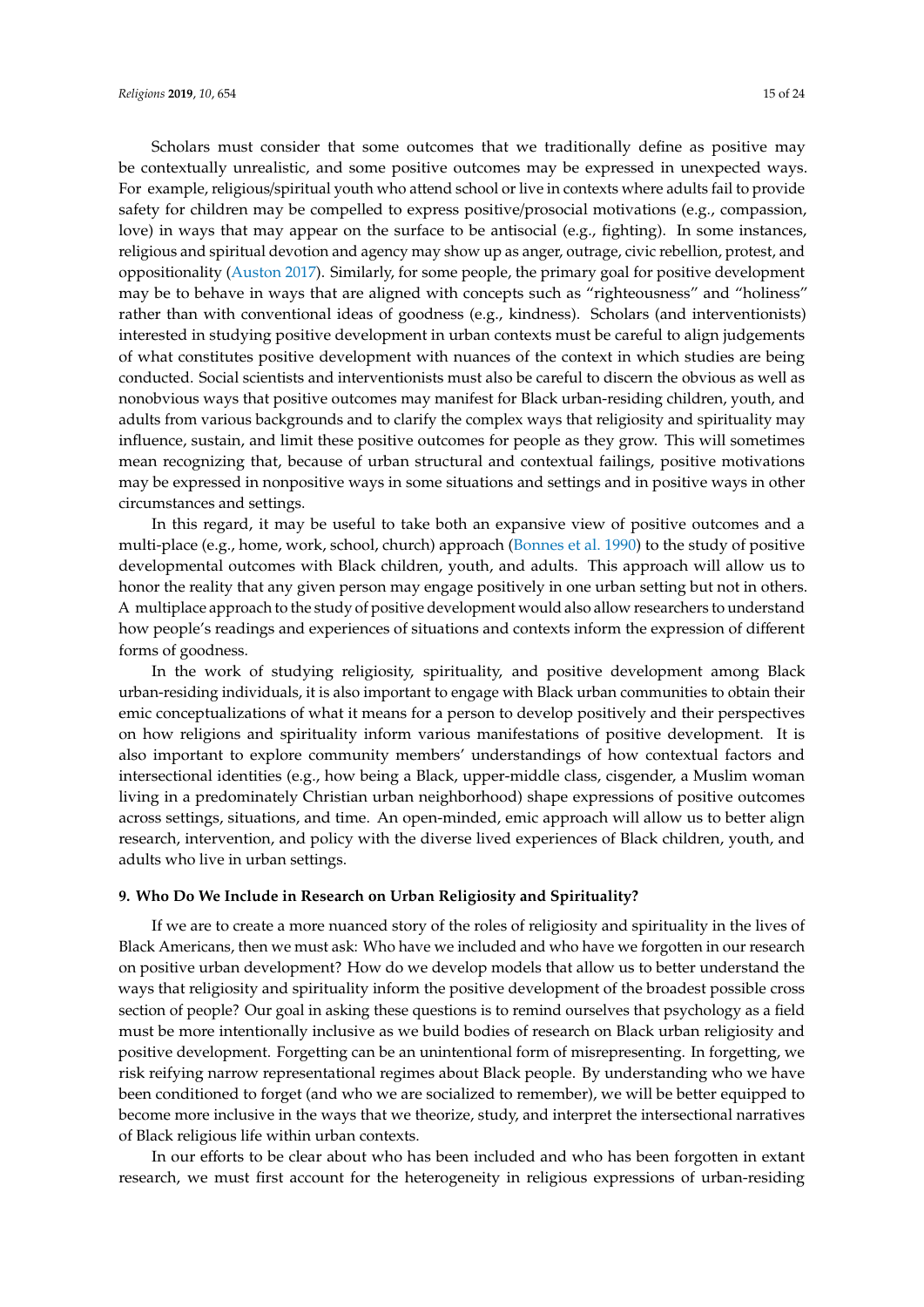Black people. The Religious Landscape Study estimates that more than 80% of Black Americans indicate that they believe in God, and approximately 79% of Black Americans identify as Christian [\(Pew Research Center](#page-21-3) [2015\)](#page-21-3). Although the majority of Black Americans who identify as Christian [\(Taylor et al.](#page-22-3) [2014;](#page-22-3) [Taylor et al.](#page-22-2) [2004\)](#page-22-2), are Protestant, a diversity of doctrinal beliefs and praxis exists (e.g., Catholicism) within Black Christian communities. Black people are also present across a spectrum of religious and spiritual traditions including Islam, Judaism, Buddhism, and diasporic and syncretic religious and spiritual expressions, such as Rastafarianism, Yoruba, and Vodun [\(Harvey](#page-19-22) [2008;](#page-19-22) [Pinn](#page-22-19) [2006\)](#page-22-19). Broadening our work to include people who occupy a range of religious and spiritual identities and individuals who identify as areligious, agnostic, and/or atheist [\(Hutchinson](#page-20-20) [2018\)](#page-20-20) would optimize our ability to understand the range of ways that religion and spirituality might shape developmental trajectories and outcomes.

Second, we have yet to fully explore the religiosity and spirituality of Black people from diverse social locations and social identities. An emerging body of research has begun to highlight differences in the religious and spiritual lives of native-born Black Americans and their Caribbean American counterparts (see [Chatters et al.](#page-18-21) [2009;](#page-18-21) [Taylor and Chatters](#page-22-0) [2010\)](#page-22-0). However, we have yet to examine whether and how differences in religiosity and spirituality map onto differences in positive developmental outcomes among groups from various intersecting social identities and social locations, including Black immigrants. Given that there are over 4 million Black immigrants residing in the U.S. [\(Pew Research Center](#page-22-20) [2018a\)](#page-22-20), attention to the factors that support positive development for members of this group is a worthwhile pursuit.

Third, it will be critical to explore religiosity, spirituality, and positive development among members of the Black community who hold contested and/or marginalized social identities. The mass incarceration of Black people (an outgrowth of inequality, coercive power, and representational regimes), particularly in urban contexts, means that for a subset of urban Black communities, faith life develops, in part, in carceral contexts. As such, attention to the religious and spiritual lives of people with contested and marginalized identities should also include people who have histories of incarceration and those who are engaged in behaviors that might be seen as antisocial (e.g., people struggling with addiction, gang-involved individuals). The religiosity, spirituality, and positive development link must also be examined among others who hold marginalized and contested identities including LGBTQ+ individuals (see [Miller](#page-21-0) [2005\)](#page-21-0). Urban-residing youth and adults who hold these identities often endure the everyday consequences of hypervisibility and precarity, and they do so in high-risk urban settings where spatial and sociopolitical arrangements may undermine their well-being. Faith is likely to play a central role in their efforts to thrive [\(Dill](#page-19-19) [2017\)](#page-19-19). It is important to understand the roles of religiosity and spirituality in their development.

Fourth, family is the primary socializing context for the development of faith. However, research on the ways that Black families use religious and spiritual means to cultivate positive developmental outcomes within and across generations remains understudied. We must remain mindful that, in Black communities, the definition of family is broad and includes biological relatives, extended family members, social parents, fictive kin ("play aunts"), and church families. As such, future studies of the role of family in positive development among Black youth and adults must take a broad view of the range of individuals who influence both faith and positive outcomes for these youth and adults. Further, while we tend to conceive of families as a unit, we must be cognizant that the impact of urban structures on "families" requires us to attend to the reality that structures do not impact all members of families in the same way and that members of any given family may have vastly different religious and spiritual beliefs. Here, our focus on intersectional identities and on the interplay between structures, structures of power, and intersecting identities becomes particularly salient [\(Collins and Bilge](#page-18-5) [2016;](#page-18-5) [Crenshaw](#page-18-7) [1991\)](#page-18-7). Gender, race, class, sexual identities, and other social identities (and intersections among these identities) inform the ways that structures of power relate to people, influence the kinds of stressors to which people are exposed, and shape the options that they have for navigating those stressors [\(Collins and Bilge](#page-18-5) [2016;](#page-18-5) [Crenshaw](#page-18-7) [1991\)](#page-18-7). Because, by virtue of their age and other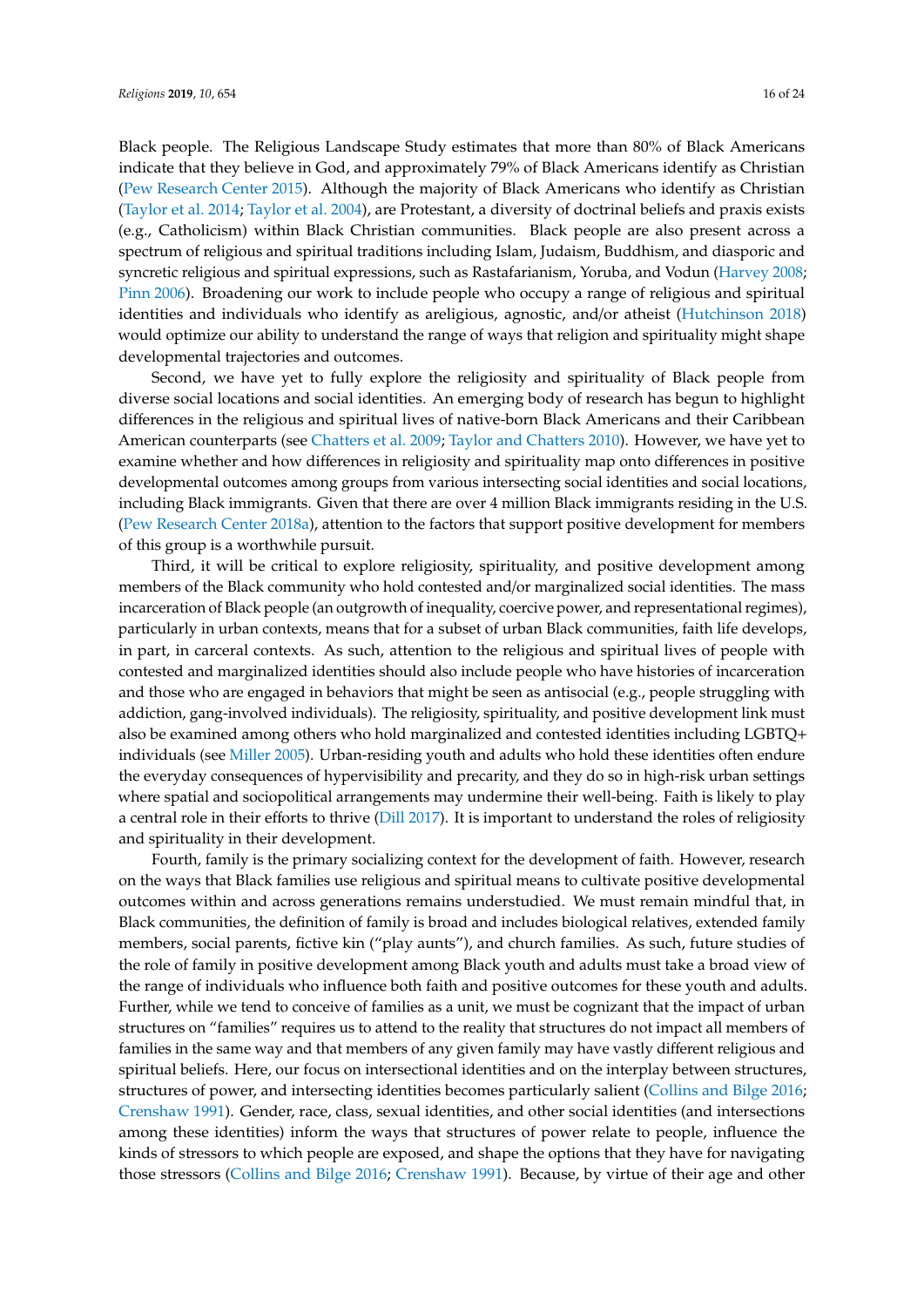identity markers (e.g., gender, skin color), the various members of families will experience and have to navigate different events and conditions, they will likely experience different emotions (e.g., fear, doubt, compassion, joy) and cognitions (e.g., different interpretations of events, and different understandings of how God and faith are implicated in those events) and engage in behaviors (e.g., oppositionality, helpfulness) that shape family life and affect their individual developmental pathways. Because age, gender, and sexuality can also influence involvement in formal religious activities and connection to religious institutions [\(Taylor et al.](#page-22-3) [2014;](#page-22-3) [Taylor et al.](#page-22-2) [2004\)](#page-22-2), family members will vary in the extent to which and the ways in which they can access or use religiosity and spirituality (e.g., religious institutional supports) to cope with the stresses and complexities of life and to help guide them in ways that will allow them to become good people.

Finally, when we consider Black people in urban spaces, we often assume that these urban spaces are predominantly Black. Black children, youth, and adults do not necessarily live or develop their religious and spiritual sensibilities solely in predominantly Black spaces. Indeed, Black individuals living in urban settings may, for various reasons, choose to attend services in religious institutions that are multiethnic, predominantly white, etc. [\(Marti](#page-20-22) [2009;](#page-20-22) [Marti](#page-20-23) [2010\)](#page-20-23). Further, Black urban-residing adults who are a part of diverse social networks, including friendships and romantic relationships, may be exposed to a range of religious and spiritual ideologies and practices that shape their religious and spiritual perspectives and inform their views on what it means to develop positively. Future studies should explore how the demographic composition of the contexts in which people live, learn, and worship informs development.

#### **10. Where Do Religiosity, Spirituality, and Goodness Show up in Urban Settings?**

Urban settings, particularly large urban settings, are aurally and visually dense settings. One challenge facing researchers conducting work in urban settings is to understand how sound and visual images operate in the built environment and how people use sound and images as part of the text of their religious and spiritual expressions. For example, ringing church bells, calls to prayer, and electronically amplified sermons and religious music create urban soundscapes through which people articulate their spiritual identities, proselytize, announce their presence as faith communities, and remind community members of their religious/spiritual commitments to faith life (e.g., remind people to pray). Similarly, urban settings are often marked by religiously themed structures (e.g., murals). These objects operate as structural texts that convey important themes about faith, love, compassion, hope, justice, etc. Yet, the spiritual and psychosocial impact of these contextual aspects of urban American religious and spiritual expression have yet to be examined in psychology research. Research can capitalize on ethnographic methods, including the use of observational techniques and photovoice to explore community members' views of the developmental impact of living with these visual and sonic stimuli.

Other cultural products including religious and secular music, spoken word, and memes reveal important information about people's religious and spiritual values, commitments, journeys, and identities [\(Pinn and Valentin](#page-22-21) [2009\)](#page-22-21). Formal and informal urban witness wear (e.g., religious clothing, religious-themed jewelry) and spiritually and religiously themed body art (e.g., tattoos) are also text. These markers of spiritual and religious life may serve as means by which people declare their faith. However, in urban contexts that devalue Black bodies and Black communities, Black men and women may also use these markers of faith to designate their living spaces and bodies as sacred. In sum, these aspects of urban life may be important, albeit generally ignored, in empirical conversations about urban religious/spiritual identity, belief, and such positive developmental outcomes as dignity, hope, and sociopolitical awareness. Failure to include these forms of text in our work on religiosity, spirituality, and development is a missed opportunity.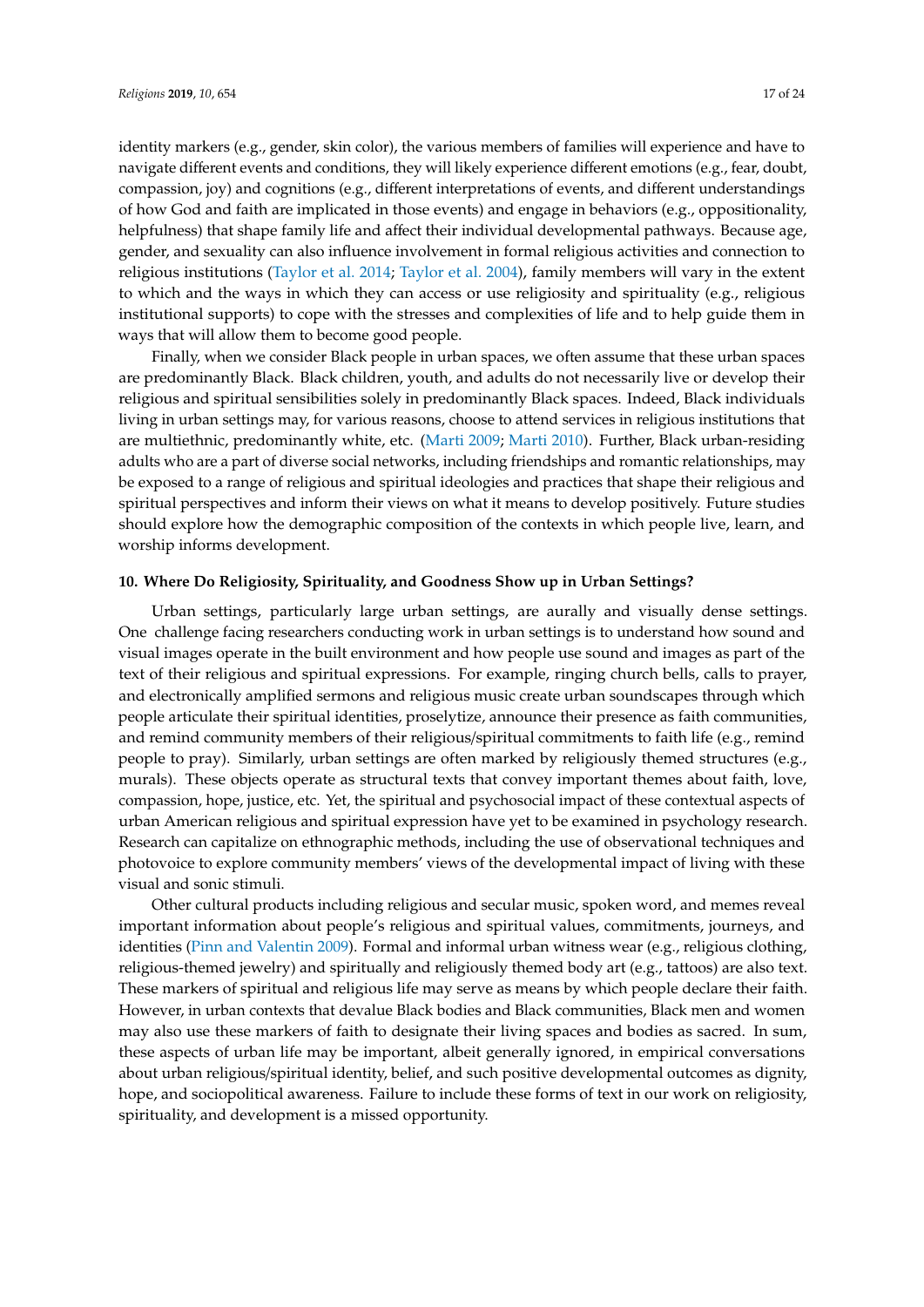#### **11. Conclusions**

Much of the research on the lives of Black children, youth, and adults takes place in urban centers. However, in psychology, we do not have a conceptual framework that allows us to examine how urban life informs religiosity and spirituality and how the religiosity and spirituality that emerges in urban contexts ultimately shapes positive developmental outcomes. In this paper, SET-RS addresses this gap by linking urban sociopolitical and structural arrangements to institutional and personal religion and spirituality, family and social relationships, individual experiences, and, ultimately, to positive development. We note that positive developmental outcomes should be emically defined, because the demands of urban settings and the ways that urban residents use faith to meet life challenges vary by social identity, social location, and context.

The SET-RS framework has important conceptual, methodological, analytic, and conceptual implications. The framework's attention to power, inequality, identity, and representational regimes make it compatible with theoretical frames that bring feminist, cultural, critical, and intersectional lenses to the study of human development. Methodologically and analytically, SET-RS's focus on positive development as spatially, socio-politically embedded, personally specific, and multi-directionally influenced, points to opportunities to employ quantitative techniques, such as multilevel modeling, moderation and mediation analyses, and person-centered analyses in exploring the links between urban arrangements and positive developmental outcomes. However, the SET-RS framework is equally amenable to qualitative and mixed-methods approaches (e.g., to the use of ethnographic and participatory methods that center the voices and lived experiences of urban dwellers). In future work, it may be useful to examine the model through interviews and through novel methods (e.g., experience sampling and participatory geographic information systems (PGIS) approaches) that allow us to understand and "see" urban settings and microsettings through the eyes of people who live in these contexts. We might use such techniques to understand how religiosity and spirituality emerge in everyday moments for urban dwellers and how these factors inform the everyday decisions, emotions, and actions that reflect positive development.

For example, we can imagine studies that seek to discern whether structural reminders of faith (e.g., religious institutions, religious themed murals) serve as triggers for positive emotions, such as hope and gratitude, and triggers for engagement in everyday acts of goodness in urban areas. In such a study, smart-phone based daily diary methods may be used to ask people to record their emotions, and to note real-time experiences of everyday acts of helpfulness and kindness that they witness or in which they engage as they move through the city. GIS data can be used to create maps of the movements of participants and to document the extent to which affective states and recorded acts of goodness coincide with spatial markers of religiosity and spirituality (e.g., the location of religious institutions). Data from this kind of study might be used to create affective and goodness density maps of urban areas and to explore whether such positive events tend to be proximal to spaces that are markers of faith. These data might be augmented with in-depth interviews with participants about what spaces they associate with religiosity and spirituality and what leads them to make these associations. Content analysis of these interviews would offer useful information about how to code spatial information as religiously/spirituality relevant or not. Experience sampling approaches such as this may allow us to gain some insight into the ways that real and perceived rewards and consequences affect the expression of positive outcomes over time.

**Author Contributions:** J.S.M. developed the original conceptual frame for SET-RS, contributed research, wrote most of the initial draft of the manuscript, and assisted with editing all drafts. G.J.M.P. assisted in developing and refining the SET-RS model, contributed research, played a substantial role in drafting and refining the manuscript, and oversaw the revisions of the manuscript. M.O.H. contributed research and assisted in drafting key parts of the early manuscript. We also wish to thank ELATED Lab: Kayla Fike, Janelle Goodwill, Christina Morton, Naomi Wilson, and Casta Guillaume for their feedback on the SET-RS model.

**Conflicts of Interest:** The authors declare no conflicts of interest.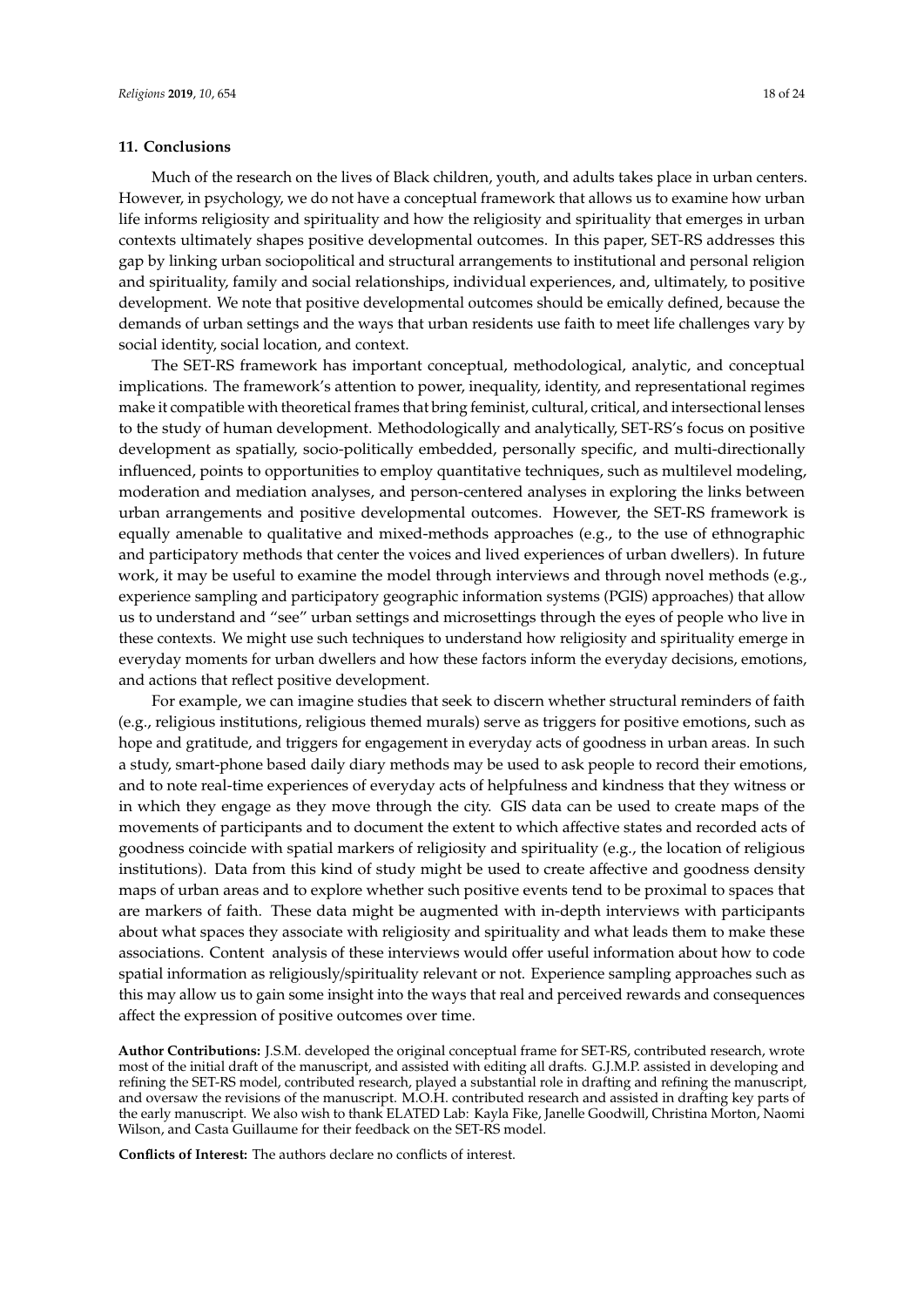#### **References**

- <span id="page-18-0"></span>Adichie, Chimamanda N. 2009. Transcript of "The Danger of a Single Story". Available online: https://[www.](https://www.ted.com/talks/chimamanda_adichie_the_danger_of_a_single_story/transcript?language=en) ted.com/talks/[chimamanda\\_adichie\\_the\\_danger\\_of\\_a\\_single\\_story](https://www.ted.com/talks/chimamanda_adichie_the_danger_of_a_single_story/transcript?language=en)/transcript?language=en (accessed on 18 July 2019).
- <span id="page-18-9"></span>Alexander, Michelle. 2010. *The New Jim Crow: Mass Incarceration in the Age of Color-Blindness*. New York: New Press.
- <span id="page-18-13"></span>Ali, Arshad I. 2016. Citizens under suspicion: Responsive research with community under surveillance. *Anthropology & Education Quarterly* 47: 78–95.
- <span id="page-18-15"></span>Auston, Donna. 2017. Prayer, protest, and police brutality: Black Muslim spiritual resistance in the Ferguson era. *Transforming Anthropology* 25: 11–22. [\[CrossRef\]](http://dx.doi.org/10.1111/traa.12095)
- <span id="page-18-16"></span>Barber, Kendra H. 2011. "What Happened to All the Protests?" Black megachurches' responses to racism in a colorblind era. *Journal of African American Studies* 15: 218–35. [\[CrossRef\]](http://dx.doi.org/10.1007/s12111-010-9154-x)
- <span id="page-18-19"></span>Bennett, Oliver. 2011. The manufacture of hope: Religion, eschatology and the culture of optimism. *International Journal of Cultural Policy* 17: 115–30. [\[CrossRef\]](http://dx.doi.org/10.1080/10286632.2010.543462)
- <span id="page-18-11"></span>Beyerlein, Kraig, and Mark Chaves. 2003. The political activities of religious congregations in the United States. *Journal for the Scientific Study of Religion* 42: 229–46. [\[CrossRef\]](http://dx.doi.org/10.1111/1468-5906.00175)
- <span id="page-18-20"></span>Bonnes, Mirilia, Lucia Mannetti, Gianfranco Secchiaroli, and Giancarlo Tanucci. 1990. The city as a multi-place system: An analysis of people-urban environment transactions. *Journal of Environmental Psychology* 10: 37–65. [\[CrossRef\]](http://dx.doi.org/10.1016/S0272-4944(05)80023-4)
- <span id="page-18-8"></span>Bornstein, Marc H. 2017. The Specificity Principle in Acculturation Science. *Perspectives on Psychological Science* 12: 3–45. [\[CrossRef\]](http://dx.doi.org/10.1177/1745691616655997)
- <span id="page-18-1"></span>Brown, Richard K., and Ronald E. Brown. 2003. Faith and works: Church-based social capital resources and African American political activism. *Social Forces* 82: 617–41. [\[CrossRef\]](http://dx.doi.org/10.1353/sof.2004.0005)
- <span id="page-18-3"></span>Bureau of the Census, Department of Commerce. 2011. Urban Area Criteria for the 2010 Census. In *Federal Register*; No. 164/Wednesday, August 24, 2011/Notices; Suitland: Bureau of the Census, Department of Commerce, vol. 76.
- <span id="page-18-10"></span>Butler-Barnes, Sheretta T., Terrinieka T. Williams, and Tabbye M. Chavous. 2012. Racial pride and religiosity among African American boys: Implications for academic motivation and achievement. *Journal of Youth and Adolescence* 41: 486–98. [\[CrossRef\]](http://dx.doi.org/10.1007/s10964-011-9675-1)
- <span id="page-18-17"></span>Butler-Barnes, Sheretta T., Pamela P. Martin, and Donte T. Boyd. 2017. African American adolescents' psychological well-being: The impact of parents' religious socialization on adolescents' religiosity. *Race and Social Problems* 9: 115–26. [\[CrossRef\]](http://dx.doi.org/10.1007/s12552-017-9199-8)
- <span id="page-18-12"></span>Caldwell, Cleopatra, Linda Chatters, Andrew Billingsley, and Robert Taylor. 1995. Church-based support programs for elderly Black adults: Congregational and clergy characteristics. In *Aging, Spirituality, and Religion: A Handbook*. Edited by Melvin Kimble, Susan H. McFadden, James W. Ellor and James J. Seeber. Minneapolis: Fortress Press, pp. 306–24.
- <span id="page-18-14"></span>Carter, Carolyn S. 1999. Church burning in African American communities: Implications for empowerment practice. *Social Work* 44: 62–68. [\[CrossRef\]](http://dx.doi.org/10.1093/sw/44.1.62)
- <span id="page-18-6"></span>Chatters, Linda M., Robert J. Taylor, Kai M. Bullard, and James S. Jackson. 2008. Spirituality and subjective religiosity among African Americans, Caribbean Blacks, and Non-Hispanic Whites. *Journal for the Scientific Study of Religion* 47: 725–37. [\[CrossRef\]](http://dx.doi.org/10.1111/j.1468-5906.2008.00437.x) [\[PubMed\]](http://www.ncbi.nlm.nih.gov/pubmed/21052481)
- <span id="page-18-21"></span>Chatters, Linda M., Robert J. Taylor, Kai M. Bullard, and James S. Jackson. 2009. Race and ethnic differences in religious involvement: African Americans, Caribbean Blacks and non-Hispanic Whites. *Ethnic and Racial Studies* 32: 1143–63. [\[CrossRef\]](http://dx.doi.org/10.1080/01419870802334531) [\[PubMed\]](http://www.ncbi.nlm.nih.gov/pubmed/20975850)
- <span id="page-18-18"></span>Chatters, Linda M., Jacqueline S. Mattis, Amanda T. Woodward, Robert J. Taylor, Harold W. Neighbors, and Nyasha A. Grayman. 2011. Use of ministers for a serious personal problem among African Americans: Findings from the National Survey of American Life. *American Journal of Orthopsychiatry* 81: 118–27. [\[CrossRef\]](http://dx.doi.org/10.1111/j.1939-0025.2010.01079.x)
- <span id="page-18-4"></span>Clark, Jude. 2003. Introduction: Urban culture: Representations and experiences in/of urban space and culture. *Empowering Women for Gender Equity* 17: 3–10.
- <span id="page-18-5"></span>Collins, Patricia H., and Sirma Bilge. 2016. *Intersectionality*. Cambridge: Polity Press.
- <span id="page-18-2"></span>Cone, James H. 2010. *A Black Theology of Liberation*. New York: Orbis Books.
- <span id="page-18-7"></span>Crenshaw, Kimberle. 1991. Mapping the margins. Intersectionality, identity politics, and violence against women of color. *Stanford Law Review* 43: 1241–99. [\[CrossRef\]](http://dx.doi.org/10.2307/1229039)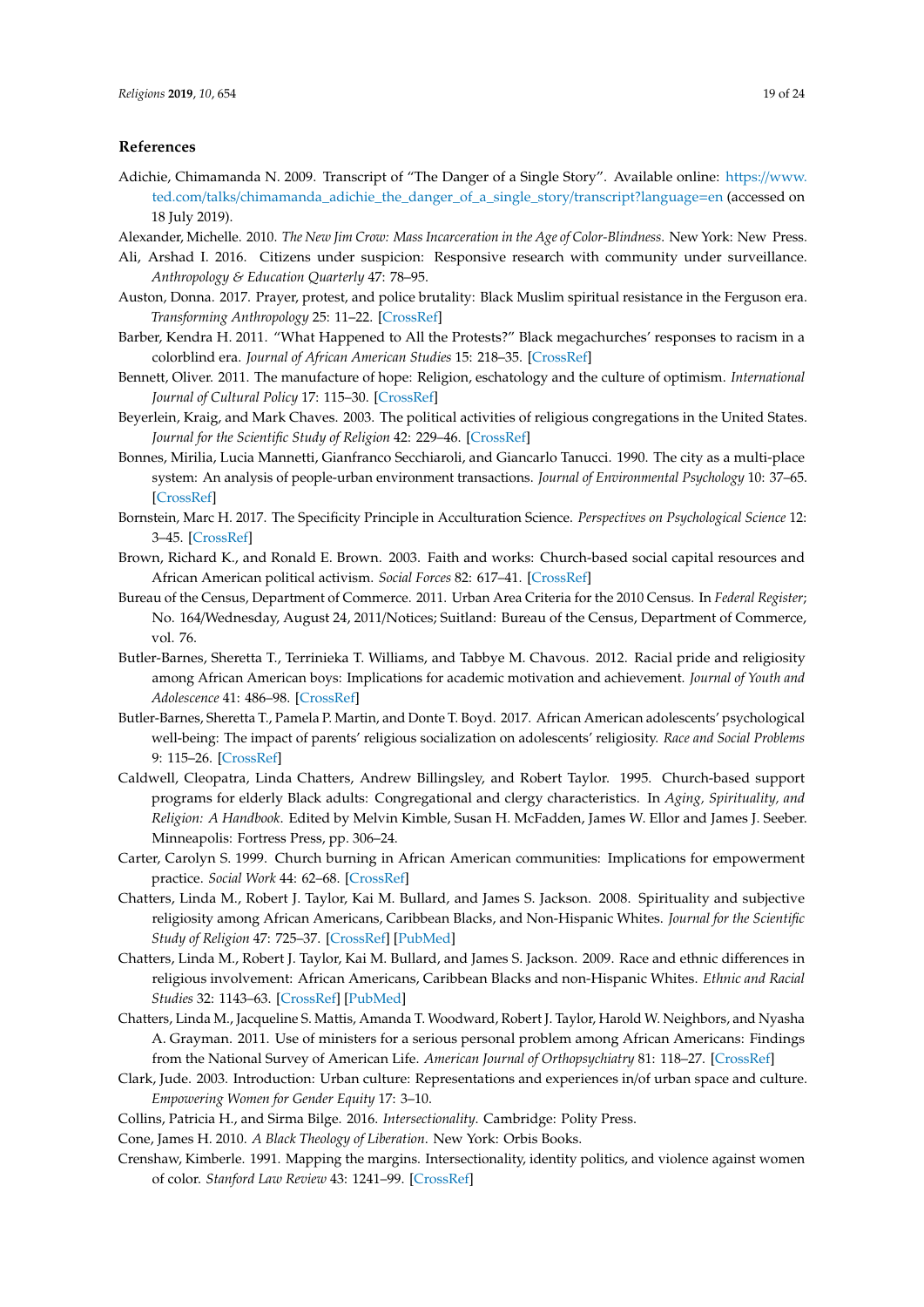<span id="page-19-16"></span>Cross, June, and Henry L. Gates. 2008. *The Two Nations of Black America*. Alexandria: PBS Home Video.

- <span id="page-19-21"></span>Dahlsgaard, Katherine, Christopher Peterson, and Martin E. P. Seligman. 2005. Shared virtue: The convergence of valued human strengths across culture and history. *Review of General Psychology* 9: 203–13. [\[CrossRef\]](http://dx.doi.org/10.1037/1089-2680.9.3.203)
- <span id="page-19-20"></span>Dantley, Michael E. 2005. African American spirituality and Cornel West's notions of prophetic pragmatism: Restructuring educational leadership in American urban schools. *Educational Administration Quarterly* 41: 651–74. [\[CrossRef\]](http://dx.doi.org/10.1177/0013161X04274274)
- <span id="page-19-4"></span>Davies, Jonathan S. 2014. Coercive cities: Reflections on the dark side of urban power in the 21st Century. *Journal of Urban A*ff*airs* 36: 590–99. [\[CrossRef\]](http://dx.doi.org/10.1111/juaf.12147)
- <span id="page-19-19"></span>Dill, LeConté J. 2017. "Wearing my spiritual jacket": The role of spirituality as a coping mechanism among African American youth. *Health Education & Behavior* 44: 696–704.
- <span id="page-19-8"></span>Dumas, Michael. 2014. 'Losing an arm': Schooling as a site of black suffering. *Race, Ethnicity and Education* 17: 1–29. [\[CrossRef\]](http://dx.doi.org/10.1080/13613324.2013.850412)
- <span id="page-19-18"></span>Ellison, Christophe G., Amy M. Burdette, and W. Bradford Wilcox. 2010. The couple that prays together: Race and ethnicity, religion, and relationship quality among working-age adults. *Journal of Marriage and Family* 72: 963–975. [\[CrossRef\]](http://dx.doi.org/10.1111/j.1741-3737.2010.00742.x)
- <span id="page-19-5"></span>Estrada, Emir, and Pierrette Hondagneu-Sotelo. 2010. Intersectional dignities: Latino immigrant street vendor youth in Los Angeles. *Journal of Contemporary Ethnography* 40: 102–31. [\[CrossRef\]](http://dx.doi.org/10.1177/0891241610387926)
- <span id="page-19-1"></span>Fincher, Ruth, and Jane M. Jacobs. 1998. *Cities of Di*ff*erence*. New York: Guilford Press.
- <span id="page-19-6"></span><span id="page-19-2"></span>Freire, Paolo. 1970. *Pedagogy of the oppressed*. New York: Herder and Herder.
- Funder, David C. 2009. Persons, behaviors and situations: An agenda for personality psychology in the postwar era. *Journal of Research in Personality* 43: 120–26. [\[CrossRef\]](http://dx.doi.org/10.1016/j.jrp.2008.12.041)
- <span id="page-19-7"></span>Gail, Terry L., Claire Charbonneau, Neil H. Clarke, Karen Grant, Anjali Joseph, and Lisa Shouldice. 2005. Understanding the nature and role of spirituality in relation to coping and health: A conceptual framework. *Canadian Psychology*/*Psychologie Canadienne* 46: 88–104. [\[CrossRef\]](http://dx.doi.org/10.1037/h0087008)
- <span id="page-19-3"></span>Gilkes, Cheryl T. 2001. *If It Wasn't for the Women: Black Women's Experience and Womanist Culture in Church and Community*. New York: Orbis Books.
- <span id="page-19-10"></span>Ginwright, Shawn. 2010. *Black Youth Rising: Activism and Radical Healing in Urban America*. New York: Teachers College Press.
- <span id="page-19-12"></span>Gooden, Adia S., and Susan D. McMahon. 2016. Thriving among African-American adolescents: Religiosity, religious support, and communalism. *American Journal of Community Psychology* 57: 118–28. [\[CrossRef\]](http://dx.doi.org/10.1002/ajcp.12026) [\[PubMed\]](http://www.ncbi.nlm.nih.gov/pubmed/27217316)
- <span id="page-19-14"></span>Grayman-Simpson, Nyasha, and Jacqueline S. Mattis. 2013. "If it wasn't for the church": Organizational religiosity and informal community helping among African American adults. *Journal of African American Studies* 17: 243–52. [\[CrossRef\]](http://dx.doi.org/10.1007/s12111-012-9213-6)
- <span id="page-19-11"></span>Guillaume, Casta, Robert Jagers, and Deborah Rivas-Drake. 2015. Middle school as a developmental niche for civic engagement. *American Journal of Community Psychology* 56: 321–31. [\[CrossRef\]](http://dx.doi.org/10.1007/s10464-015-9759-2)
- <span id="page-19-13"></span>Gutierrez, Ian A., and Jacqueline S. Mattis. 2014. Factors predicting volunteer engagement among urban-residing African American women. *Journal of Black Studies* 45: 599–619. [\[CrossRef\]](http://dx.doi.org/10.1177/0021934714543189)
- <span id="page-19-17"></span>Gutierrez, Ian A., Lucas J. Goodwin, Katheirne Kirkinis, and Jacqueline S. Mattis. 2014. Religious socialization in African American families: The relative influence of parents, grandparents, and siblings. *Journal of Family Psychology* 28: 779. [\[CrossRef\]](http://dx.doi.org/10.1037/a0035732)
- <span id="page-19-0"></span>Harding, Vincent. 1997. Religion and resistance among antebellum slaves: 1800–1860. In *African American Religion: Interpretive Essays in History and Culture*. Edited by Timothy E. Fulop and Albert J. Raboteau. New York: Routledge, pp. 107–30.
- <span id="page-19-22"></span>Harvey, Marcus. 2008. Engaging the Orisa: An exploration of the Yoruba concepts of Ibeji and Olokun as theoretical principles in Black theology. *Black Theology* 6: 61–82. [\[CrossRef\]](http://dx.doi.org/10.1558/blth2008v6i1.61)
- <span id="page-19-15"></span>Helland, Christopher. 2013. Ritual. In *Digital Religion: Understanding Religious Practice in New Media Worlds*. Edited by Heidi A. Campbell. New York: Routledge, pp. 25–40.
- <span id="page-19-9"></span>Hill, Marc L. 2018. "Thank you, Black Twitter": State violence, digital counterpublics, and pedagogies of resistance. *Urban Education* 53: 286–302. [\[CrossRef\]](http://dx.doi.org/10.1177/0042085917747124)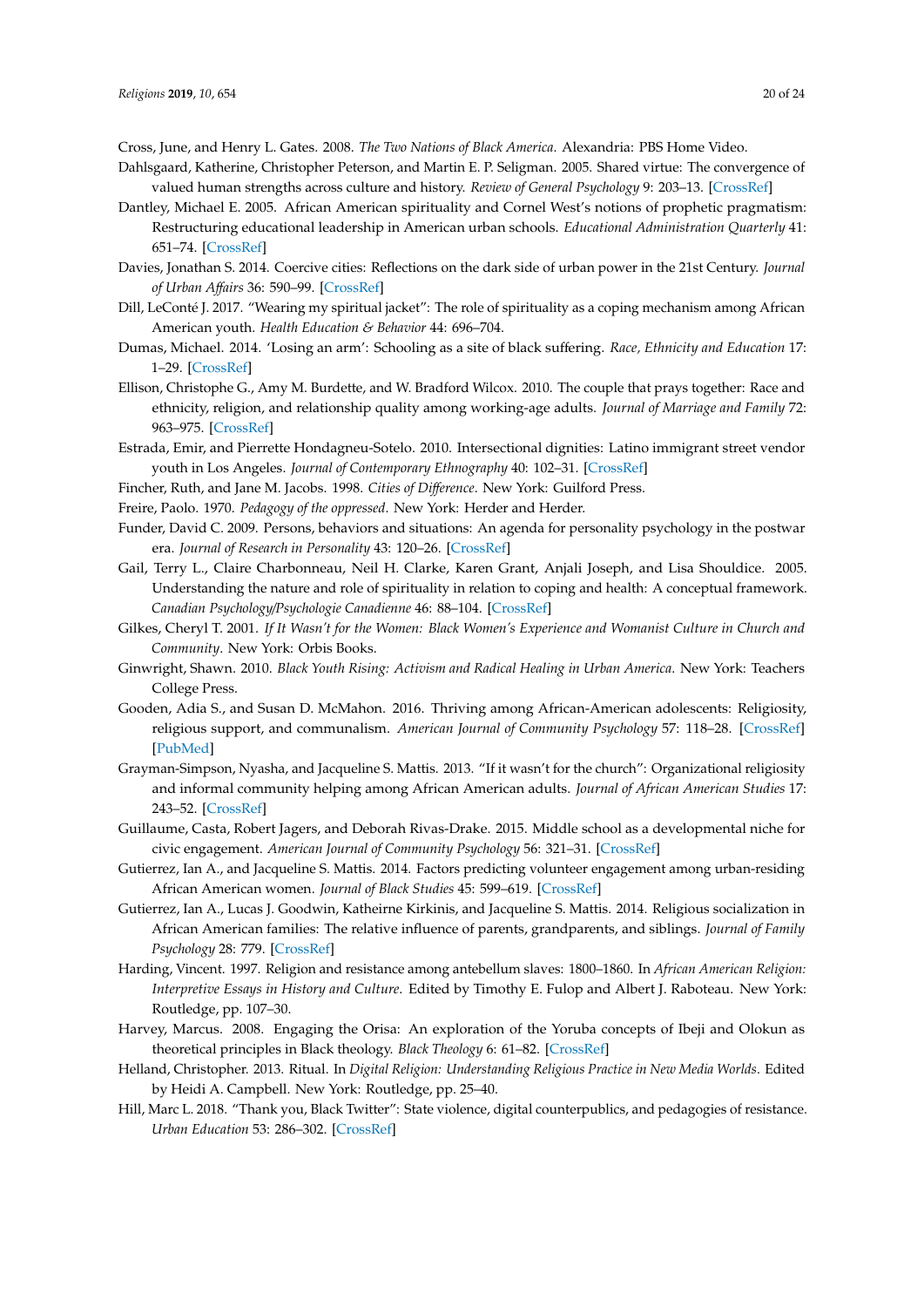- <span id="page-20-0"></span>Hope, Meredith O., Daniel B. Lee, Hsing-Fang Hsieh, Noelle M. Hurd, Haley L. Sparks, and Marc A. Zimmerman. 2019a. Violence exposure and sexual risk behaviors for African American adolescent girls: The protective role of natural mentorship and organizational religious involvement. *American Journal of Community Psychology* 64: 1–14. [\[CrossRef\]](http://dx.doi.org/10.1002/ajcp.12341) [\[PubMed\]](http://www.ncbi.nlm.nih.gov/pubmed/31206754)
- <span id="page-20-1"></span>Hope, Meredith O., Robert J. Taylor, Ann W. Nguyen, and Linda M. Chatters. 2019b. Church support among African American and Black Caribbean adolescents. *Journal of Child & Family Studies* 28: 3037–50.
- <span id="page-20-17"></span>Howell, Frank M., John P. Bartkowski, Lynn M. Hempel, and Jeremy R. Porter. 2018. When faith, race, and hate collide: Religious ecology, local hate cultures, and church burnings. *Review of Religious Research* 60: 223–45. [\[CrossRef\]](http://dx.doi.org/10.1007/s13644-017-0322-5)
- <span id="page-20-10"></span>Hunter, Marcus A., Mary Pattillo, Zandria F. Robinson, and Keeanga-Yamahtta Taylor. 2016. Black placemaking: Celebration, play, and poetry. *Theory, Culture & Society* 33: 31–56.
- <span id="page-20-11"></span>Hurd, Noelle M., Marc A. Zimmerman, and Yange Xue. 2009. Negative adult influences and the protective effects of role models: A study with urban adolescents. *Journal of Youth and Adolescence* 38: 777–89. [\[CrossRef\]](http://dx.doi.org/10.1007/s10964-008-9296-5)
- <span id="page-20-20"></span>Hutchinson, Sikivu. 2018. Respectability among heathens: Black feminist atheist humanists. In *Humanism and the Challenge of Di*ff*erence*. Cham: Palgrave Macmillan, pp. 47–50.
- <span id="page-20-5"></span>Isiorho, David. 2008. Faithful cities and their theology of context: Even our diversity is diverse. *Black Theology: An International Journal* 6: 98–118. [\[CrossRef\]](http://dx.doi.org/10.1558/blth2008v6i1.98)
- <span id="page-20-9"></span>Jacobson, Nora, Vanessa Oliver, and Andrew Koch. 2009. An urban geography of dignity. *Health & Place* 15: 725–31.
- <span id="page-20-14"></span>Jeynes, William H. 2002. A meta-analysis of the effects of attending religious schools and religiosity on Black and Hispanic academic achievement. *Education and Urban Society* 35: 27–49. [\[CrossRef\]](http://dx.doi.org/10.1177/001312402237213)
- <span id="page-20-15"></span>Johnson, James H., and Lori Carter-Edwards. 2015. Entrepreneurial spirituality and community outreach in African American churches. In *The Changing World Religion Map*. Edited by Stanley D. Brunn. Dordrecht: Springer, pp. 1229–43.
- <span id="page-20-21"></span><span id="page-20-6"></span>Junior, Nyasha. 2015. *An Introduction to Womanist Biblical Interpretation*. Louisville: Westminster John Knox Press.
- Kegler, Michelle C., Roy F. Oman, Sara K. Vesely, Kenneth R. McLeroy, Cheryl B. Aspy, Sharon Rodine, and LaDonna Marshall. 2005. Relationships among youth assets and neighborhood and community resources. *Health Education & Behavior* 32: 380–97.
- <span id="page-20-4"></span>Kenel, Sally A. 1987. Urban psychology and spirituality. *Journal of Psychology and Theology* 15: 300–7. [\[CrossRef\]](http://dx.doi.org/10.1177/009164718701500405)
- <span id="page-20-12"></span>Kim, Dong H., Justin Harty, Lois Takahashi, and Dexter R. Voisin. 2018. The protective effects of religious beliefs on behavioral health factors among low-income African American adolescents in Chicago. *Journal of Child and Family Studies* 27: 355–64. [\[CrossRef\]](http://dx.doi.org/10.1007/s10826-017-0891-5)
- <span id="page-20-19"></span>Kocet, Michael M., Samuel Sanabria, and Michale R. Smith. 2011. Finding the spirit within: Religion, spirituality, and faith development in lesbian, gay, and bisexual individuals. *Journal of LGBT Issues in Counseling* 5: 163–79. [\[CrossRef\]](http://dx.doi.org/10.1080/15538605.2011.633060)
- <span id="page-20-8"></span>Lazarus, Richard S., and Susan Folkman. 1984. *Stress, Appraisal, and Coping*. New York: Springer Publishing.
- <span id="page-20-18"></span>Lee, Victoria J. 2010. The mosque and black Islam: Towards an ethnographic study of Islam in the inner-city. *Ethnography* 11: 145–63. [\[CrossRef\]](http://dx.doi.org/10.1177/1466138109347002)
- <span id="page-20-3"></span>Levine, Rober V., Stephen Reysen, and Ellen Ganz. 2008. The kindness of strangers revisited: A comparison of 24 U.S. cities. *Social Indicators Research* 85: 461–81. [\[CrossRef\]](http://dx.doi.org/10.1007/s11205-007-9091-9)
- <span id="page-20-2"></span>Lincoln, C. Eric, and Lawrence H. Mamiya. 1990. *The Black Church in the African American Experience*. Durham: Duke University Press.
- <span id="page-20-13"></span>Lowe, Jeffrey S., and Sigmund C. Shipp. 2014. Black church and black college community development corporations: Enhancing the public sector discourse. *Western Journal of Black Studies* 38: 244–59.
- <span id="page-20-16"></span>Mamiya, Larry. 2006. *River of Struggle, River of Freedom: Trends among Black Churches and Black Pastoral Leadership. Pulpit & Pew Research Reports*. Durham: Duke Divinity School.
- <span id="page-20-22"></span>Marti, Gerardo. 2009. Affinity, identity, and transcendence: The experience of religious racial integration in diverse congregations. *Journal for the Scientific Study of Religion* 48: 53–68. [\[CrossRef\]](http://dx.doi.org/10.1111/j.1468-5906.2009.01429.x)
- <span id="page-20-23"></span>Marti, Gerardo. 2010. The religious racial integration of African Americans into diverse churches. *Journal for the Scientific Study of Religion* 49: 201–17. [\[CrossRef\]](http://dx.doi.org/10.1111/j.1468-5906.2010.01503.x)
- <span id="page-20-7"></span>Martin, Pamela P. 2011. Theology and faith development among African American adolescents: An integrative approach. In *African American Children and Mental Health*. Santa Barbara: Praeger, pp. 151–71.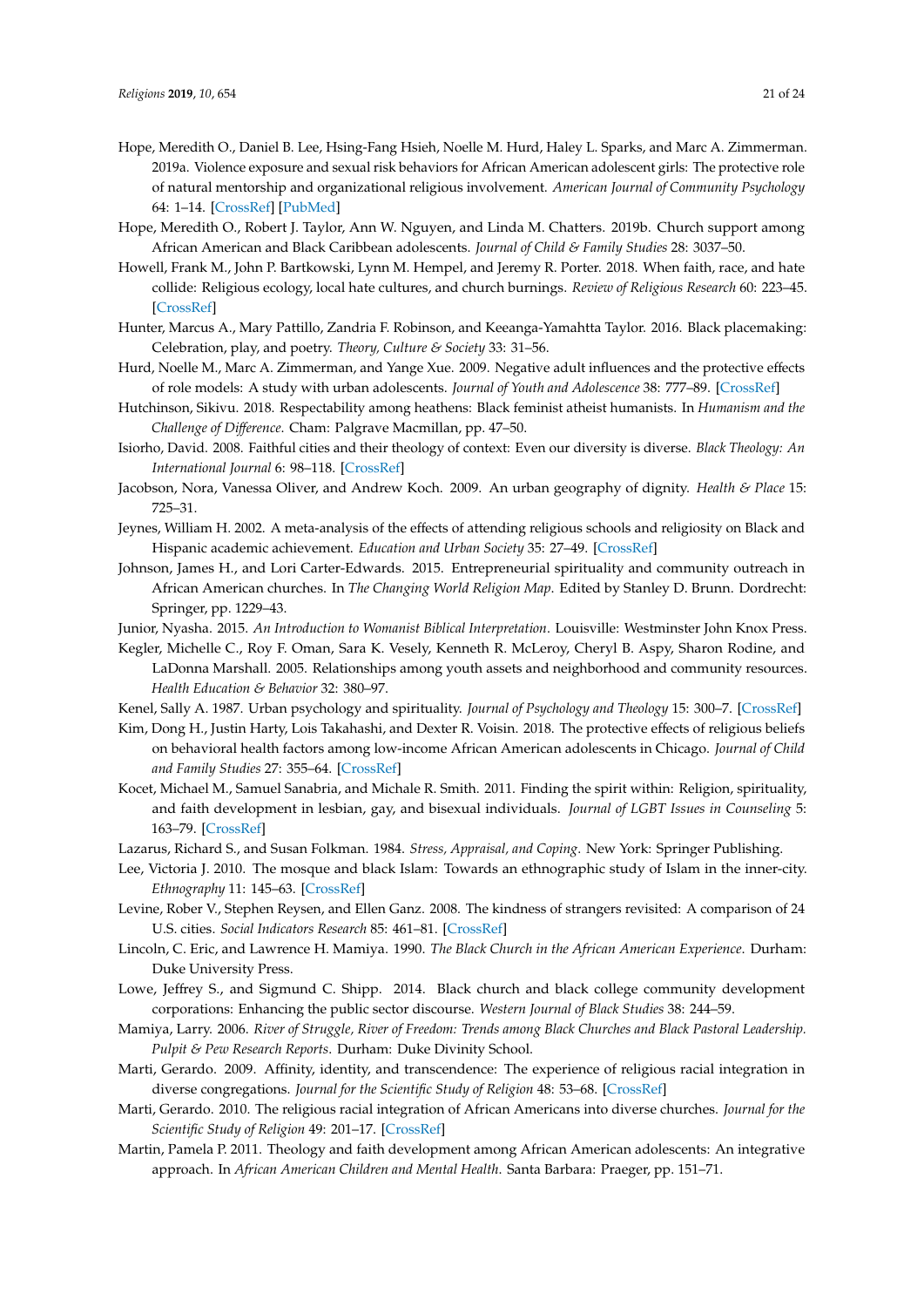- <span id="page-21-8"></span>Martin, Pamela P., and Harriette P. McAdoo. 2006. Sources of racial socialization: Theological orientation of African American churches and parents. In *Black Families*, 4th ed. Edited by Harriette P. McAdoo. Thousand Oaks: Sage Publications, pp. 125–42.
- <span id="page-21-7"></span>Mattis, Jacqueline S. 2000. African American women's definitions or spirituality and religiosity. *Journal of Black Psychology* 26: 101–22. [\[CrossRef\]](http://dx.doi.org/10.1177/0095798400026001006)
- <span id="page-21-5"></span>Mattis, Jacqueline S. 2002. Religion and spirituality in the meaning–making and coping experiences of African American women: A qualitative analysis. *Psychology of Women Quarterly* 26: 309–21. [\[CrossRef\]](http://dx.doi.org/10.1111/1471-6402.t01-2-00070)
- <span id="page-21-14"></span>Mattis, Jacqueline S., Robert J. Jagers, Carrie A. Hatcher, C. Dawn Lawhon, Eleanor J. Murphy, and Yohance F. Murray. 2000. Religiosity, volunteerism, and community involvement among African American men: An exploratory analysis. *Journal of Community Psychology* 28: 391–406. [\[CrossRef\]](http://dx.doi.org/10.1002/1520-6629(200007)28:4<391::AID-JCOP2>3.0.CO;2-A)
- <span id="page-21-15"></span>Mattis, Jacqueline S., Dwight L. Fontenot, and Carrie A. Hatcher-Kay. 2003. Religiosity, racism, and dispositional optimism among African Americans. *Personality and Individual Di*ff*erences* 34: 1025–38. [\[CrossRef\]](http://dx.doi.org/10.1016/S0191-8869(02)00087-9)
- <span id="page-21-12"></span>Mattis, Jacqueline S., Nyasha Grayman, Sheri-Ann Cowie, Cynthia Winston, Carolyn Watson, and Daisy Jackson. 2008. Intersectional identities and the politics of altruistic care in a low-income, urban community. *Sex Roles* 59: 418–28. [\[CrossRef\]](http://dx.doi.org/10.1007/s11199-008-9426-2)
- <span id="page-21-13"></span>Mattis, Jacqueline S., Powell W. Hammond, Nyasha Grayman, Sheri-Ann Cowie, Meredith Bonacci, William Brennan, and D. Massie. 2009. The social production of altruism: Motivations for selfless giving in a low-income community. *American Journal of Community Psychology* 43: 71–84. [\[CrossRef\]](http://dx.doi.org/10.1007/s10464-008-9217-5)
- <span id="page-21-16"></span>Mattis, Jacqueline S., Wizdom A. Powell, Nyasha A. Grayman, Yohance Murray, Yasmin Cole-Lewis, and Janelle R. Goodwill. 2017. What would I know about mercy? Faith and optimistic expectancies among African Americans. *Race and Social Problems* 9: 42–52. [\[CrossRef\]](http://dx.doi.org/10.1007/s12552-016-9190-9)
- <span id="page-21-17"></span>McCutcheon, Priscilla. 2015. Food, faith, and the everyday struggle for black urban community. *Social & Cultural Geography* 16: 385–406.
- <span id="page-21-20"></span>McDaniel, Eric L. 2019. The prophetic and the prosperous: Religious ideologies and the maintenance of group consciousness. *Political Research Quarterly* 72: 488–503. [\[CrossRef\]](http://dx.doi.org/10.1177/1065912918796337)
- <span id="page-21-18"></span>McRoberts, Omar M. 2003. *Streets of Glory: Church and Community in a Black Urban Neighborhood*. Chicago: University of Chicago Press.
- <span id="page-21-10"></span>Milgram, Stanley. 1970. The experience of living in cities. *Science* 167: 1461–68. [\[CrossRef\]](http://dx.doi.org/10.1126/science.167.3924.1461)
- <span id="page-21-0"></span>Miller, Robert L., Jr. 2005. An appointment with God: AIDS, place, and spirituality. *Journal of Sex Research* 42: 35–45. [\[CrossRef\]](http://dx.doi.org/10.1080/00224490509552255)
- <span id="page-21-19"></span>Morris, Aldon. 1996. The Black Church in the Civil Rights Movement: The SCLC as the decentralized, radical arm of the Black Church. In *Disruptive Religion: The Force of Faith in Social-Movement Activism*. Edited by Christian Smith. New York: Routledge, pp. 29–46.
- <span id="page-21-11"></span>Morris, Edith J. 2012. Respect, protection, faith, and love: Major care constructs identified within the subculture of selected urban African American adolescent members. *Journal of Transcultural Nursing* 23: 262–69. [\[CrossRef\]](http://dx.doi.org/10.1177/1043659612441014) [\[PubMed\]](http://www.ncbi.nlm.nih.gov/pubmed/22477722)
- <span id="page-21-1"></span>Mouratidis, Kostas. 2018. Built environment and social well-being: How does urban form affect social life and personal relationships? *Cities* 74: 7–20. [\[CrossRef\]](http://dx.doi.org/10.1016/j.cities.2017.10.020)
- <span id="page-21-6"></span>Newlin, Kelley, Kathleen Knafl, and Gail D. Melkus. 2002. African-American spirituality: A concept analysis. *Advances in Nursing Science* 25: 57–70. [\[CrossRef\]](http://dx.doi.org/10.1097/00012272-200212000-00005) [\[PubMed\]](http://www.ncbi.nlm.nih.gov/pubmed/12484641)
- <span id="page-21-21"></span>Nguyen, Ann W., Robert J. Taylor, Linda M. Chatters, and Meredith O. Hope. 2019. Church support networks of African Americans: The impact of gender and religious involvement. *Journal of Community Psychology* 47: 1043–63. [\[CrossRef\]](http://dx.doi.org/10.1002/jcop.22171) [\[PubMed\]](http://www.ncbi.nlm.nih.gov/pubmed/30810239)
- <span id="page-21-9"></span>Park, Nansook, and Christopher Peterson. 2010. Does it matter where we live? The urban psychology of character strengths. *American Psychologist* 65: 5355–547. [\[CrossRef\]](http://dx.doi.org/10.1037/a0019621) [\[PubMed\]](http://www.ncbi.nlm.nih.gov/pubmed/20822195)
- <span id="page-21-4"></span>Pew Research Center. 2008. *U.S. Religious Landscape Survey. Religious A*ffi*liation: Diverse and Dynamic*. Washington: The Pew Forum on Religion and Public Life. Available online: https://[www.pewresearch.org](https://www.pewresearch.org/wp-content/uploads/sites/7/2013/05/report-religious-landscape-study-full.pdf)/wp-content/ uploads/sites/7/2013/05/[report-religious-landscape-study-full.pdf](https://www.pewresearch.org/wp-content/uploads/sites/7/2013/05/report-religious-landscape-study-full.pdf) (accessed on 28 August 2019).
- <span id="page-21-2"></span>Pew Research Center. 2014. Religious Landscapes Study. Available online: https://[www.pewforum.org](https://www.pewforum.org/religious-landscape-study/)/religious[landscape-study](https://www.pewforum.org/religious-landscape-study/)/ (accessed on 28 November 2019).
- <span id="page-21-3"></span>Pew Research Center. 2015. America's Changing Religious Landscape. Available online: https://[www.pewforum.](https://www.pewforum.org/religious-landscape-study/belief-in-god/) org/[religious-landscape-study](https://www.pewforum.org/religious-landscape-study/belief-in-god/)/belief-in-god/ (accessed on 28 November 2019).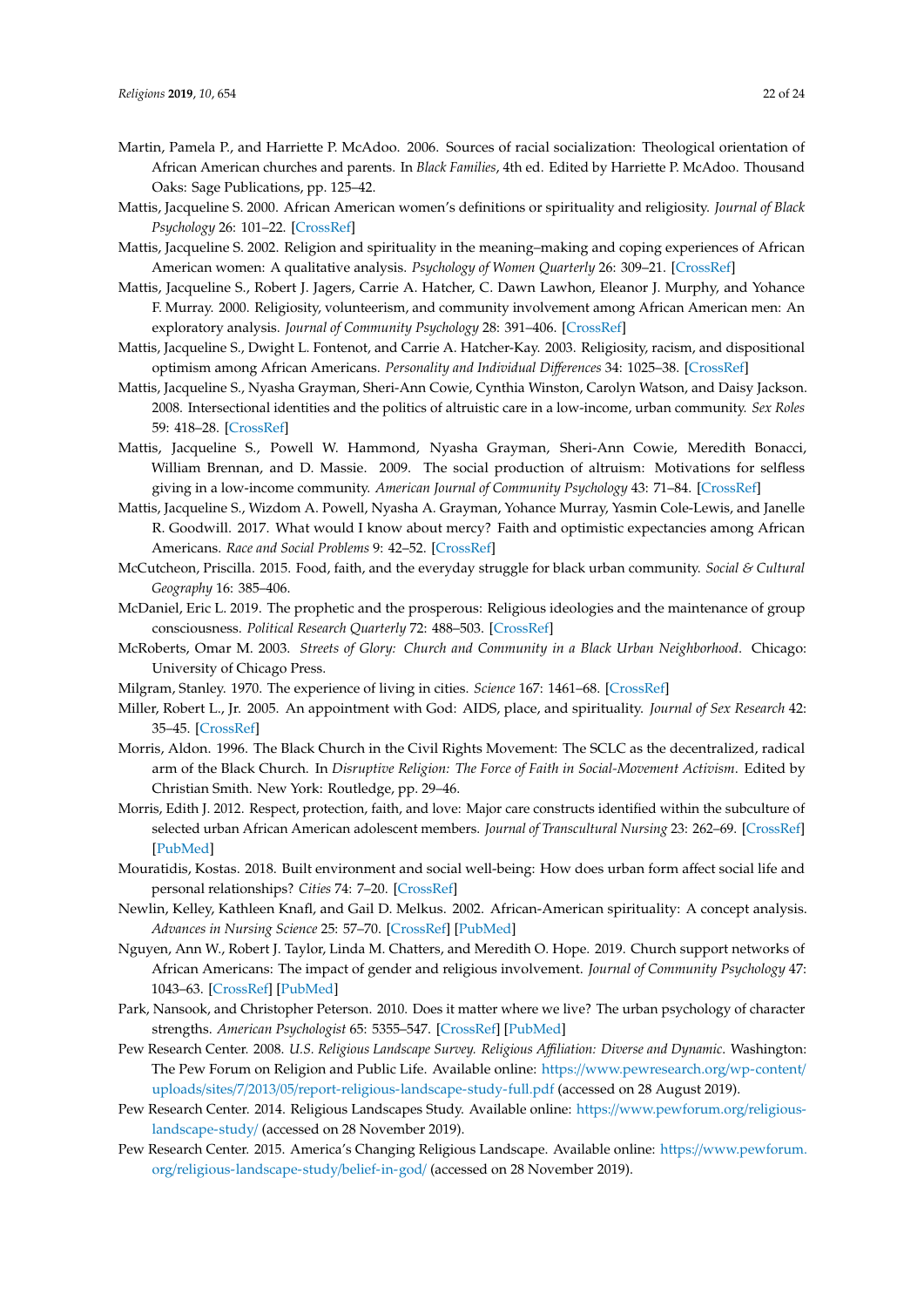- <span id="page-22-20"></span>Pew Research Center. 2018a. Key Facts about Black Immigrants in the U.S. Available online: [https:](https://www.pewresearch.org/fact-tank/2018/01/24/key-facts-about-black-immigrants-in-the-u-s/) //www.pewresearch.org/fact-tank/2018/01/24/[key-facts-about-black-immigrants-in-the-u-s](https://www.pewresearch.org/fact-tank/2018/01/24/key-facts-about-black-immigrants-in-the-u-s/)/ (accessed on 19 November 2019).
- <span id="page-22-1"></span>Pew Research Center. 2018b. What Unites and Divides Urban, Suburban and Rural Communities. Available online: https://www.pewsocialtrends.org/2018/05/22/[what-unites-and-divides-urban-suburban-and-rural](https://www.pewsocialtrends.org/2018/05/22/what-unites-and-divides-urban-suburban-and-rural-communities/)[communities](https://www.pewsocialtrends.org/2018/05/22/what-unites-and-divides-urban-suburban-and-rural-communities/)/ (accessed on 28 November 2019).
- <span id="page-22-21"></span><span id="page-22-19"></span>Pinn, Anthony B. 2006. *The African American Religious Experience in America*. Connecticut: Greenwood Press.
- Pinn, Anthony B., and Benjamin Valentin. 2009. *Creating Ourselves: African Americans and Hispanic Americans on Popular Culture and Religious Expression*. Durham: Duke University Press.
- <span id="page-22-16"></span>Pitt, Richard N. 2010. "Killing the messenger": Religious black gay men's neutralization of anti-gay religious messages. *Journal for the Scientific Study of Religion* 49: 56–72. [\[CrossRef\]](http://dx.doi.org/10.1111/j.1468-5906.2009.01492.x)
- <span id="page-22-17"></span>Prickett, Pamela J. 2015. Negotiating gendered religious space: The particularities of patriarchy in an African American mosque. *Gender and Society* 29: 51–72. [\[CrossRef\]](http://dx.doi.org/10.1177/0891243214546934)
- <span id="page-22-15"></span>Reese, Laura A., Ronald E. Brown, and James D. Ivers. 2007. Some children see him: Political participation and the Black Christ. *Political Behavior* 29: 517–37. [\[CrossRef\]](http://dx.doi.org/10.1007/s11109-007-9033-x)
- <span id="page-22-10"></span>Riina, Elizabeth M., Adam Lippert, and Jeanne Brooks-Gunn. 2016. Residential instability, family support, and parent–child relationships among ethnically diverse urban families. *Journal of Marriage and Family* 78: 855–70. [\[CrossRef\]](http://dx.doi.org/10.1111/jomf.12317)
- <span id="page-22-13"></span>Rowland, Michael L., and Paulette Isaac-Savage. 2014. The Black church: Promoting health, fighting disparities. *New Directions for Adult and Continuing Education* 142: 15–24. [\[CrossRef\]](http://dx.doi.org/10.1002/ace.20091)
- <span id="page-22-5"></span>Sameroff, Arnold J., and Michael J. Mackenzie. 2003. Research strategies for capturing transactional models of development: The limits of the possible. *Development and Psychopathology* 15: 613–40. [\[CrossRef\]](http://dx.doi.org/10.1017/S0954579403000312) [\[PubMed\]](http://www.ncbi.nlm.nih.gov/pubmed/14582934)
- <span id="page-22-12"></span>Sewell, Abigail A. 2016. The racism-race reification process: A mesolevel political economic framework for understanding racial health disparities. *Sociology of Race and Ethnicity* 2: 402–32. [\[CrossRef\]](http://dx.doi.org/10.1177/2332649215626936)
- <span id="page-22-6"></span>Small, Mario L., and Monica McDermott. 2006. The presence of organizational resources in neighborhoods: An analysis of average and contextual effects. *Social Forces* 84: 1697–724. [\[CrossRef\]](http://dx.doi.org/10.1353/sof.2006.0067)
- <span id="page-22-8"></span>Spencer, Margaret B., Bronwyn N. Lodato, Charles Spencer, Lauren Rich, Christopher Graziul, and Traci English-Clarke. 2019. Innovating resilience promotion: Integrating cultural practices, social ecologies and development-sensitive conceptual strategies for advancing child well-being. *Advances in Child Development and Behavior* 57: 101–48.
- <span id="page-22-18"></span>Stauner, Nick, Julie Exline, Joshua B. Grubbs, Kenneth I. Pargament, David F. Bradley, and Alex Uzdvines. 2016. Bi-factor models of religious and spiritual struggles. Distinct from religiousness and distress. *Religions* 7: 68. [\[CrossRef\]](http://dx.doi.org/10.3390/rel7060068)
- <span id="page-22-4"></span>Stewart, Carlyle F., III. 1995. *Street Corner Theology: Indigenous Reflections on the Reality of God in the African American Experience*. Nashville: Winston-Derek Publishers.
- <span id="page-22-14"></span>Sullivan, Susan C. 2008. Unaccompanied children in churches: Low-income urban single mothers, religion, and parenting. *Review of Religious Research* 50: 157–75.
- <span id="page-22-0"></span>Taylor, Robert J., and Linda M. Chatters. 2010. Importance of religion and spirituality in the lives of African Americans, Caribbean Blacks and Non-Hispanic Whites. *The Journal of Negro Education* 79: 280–94.
- <span id="page-22-2"></span>Taylor, Robert J., Linda M. Chatters, and Jeff Levin. 2004. *Religion in the Lives of African Americans: Social, Psychological, and Health Perspectives*. Thousand Oaks: Sage.
- <span id="page-22-3"></span>Taylor, Robert J., Linda M. Chatters, and R. Khari Brown. 2014. African American religious participation. *Review of Religious Research* 56: 513–38. [\[CrossRef\]](http://dx.doi.org/10.1007/s13644-013-0144-z)
- <span id="page-22-7"></span>Taylor, Rebecca D., Eva Oberle, Joseph A. Durlak, and Roger P. Weissberg. 2017. Promoting positive youth development through school-based social and emotional learning interventions: A meta-analysis of follow-up effects. *Child Development* 88: 1156–71. [\[CrossRef\]](http://dx.doi.org/10.1111/cdev.12864)
- <span id="page-22-11"></span>Theall, Katherine P., Brooke P. Lancaster, Sara Lynch, Robert T. Haines, Scott Scribner, Richard Scribner, and Vimal Kishore. 2011. The neighborhood alcohol environment and at-risk drinking among African-Americans. *Alcoholism: Clinical and Experimental Research* 35: 996–1003. [\[CrossRef\]](http://dx.doi.org/10.1111/j.1530-0277.2010.01430.x)
- <span id="page-22-9"></span>Thoits, Peggy A. 2010. Stress and health: Major findings and policy implications. *Journal of Health and Social Behavior* 51: S41–S53. [\[CrossRef\]](http://dx.doi.org/10.1177/0022146510383499)